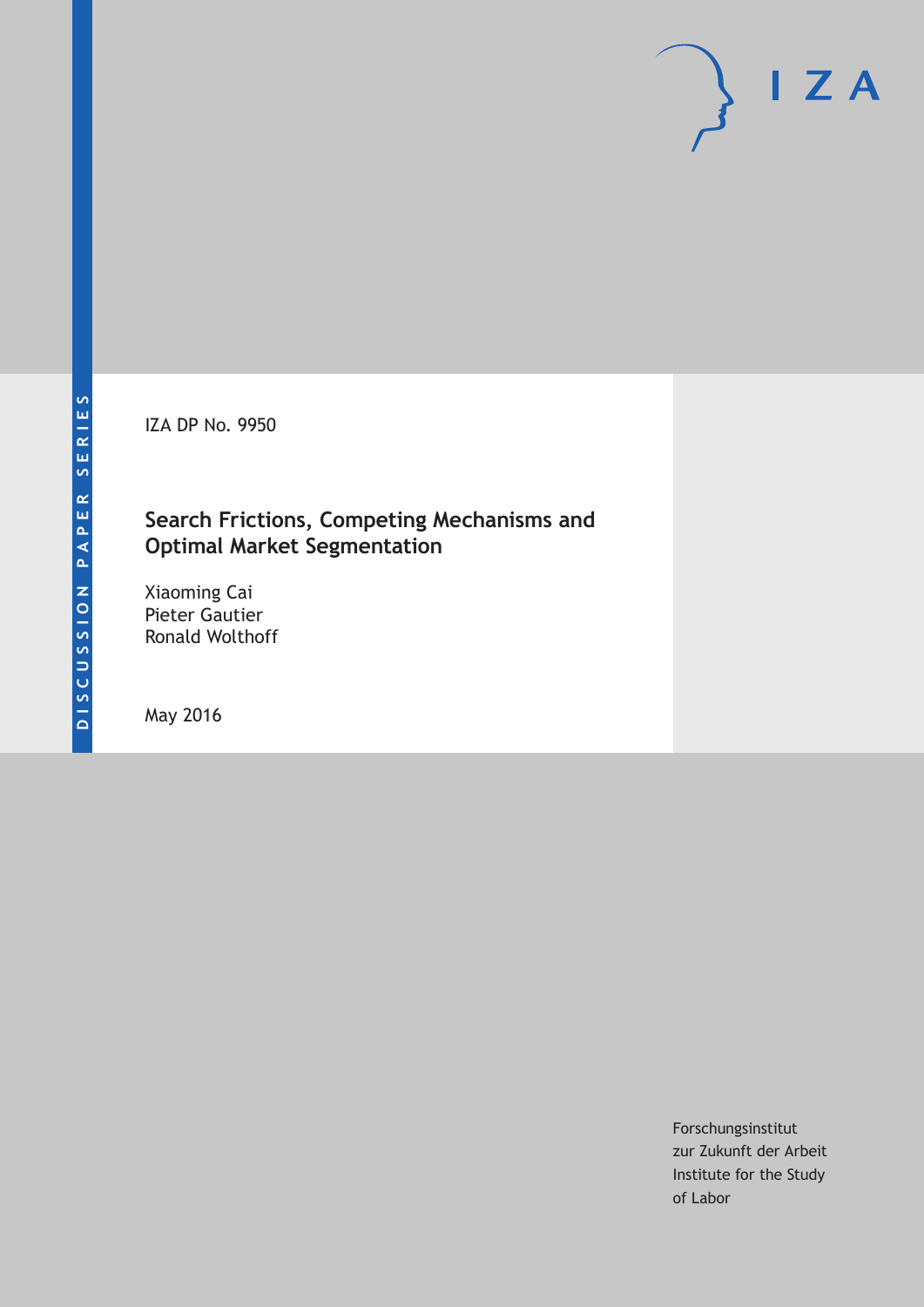# **Search Frictions, Competing Mechanisms and Optimal Market Segmentation**

### **Xiaoming Cai**

*Tongji University* 

### **Pieter Gautier**

*Vrije Universiteit Amsterdam, Tinbergen Institute and IZA* 

### **Ronald Wolthoff**

*University of Toronto and IZA*

### Discussion Paper No. 9950 May 2016

IZA

P.O. Box 7240 53072 Bonn Germany

Phone: +49-228-3894-0 Fax: +49-228-3894-180 E-mail: iza@iza.org

Any opinions expressed here are those of the author(s) and not those of IZA. Research published in this series may include views on policy, but the institute itself takes no institutional policy positions. The IZA research network is committed to the IZA Guiding Principles of Research Integrity.

The Institute for the Study of Labor (IZA) in Bonn is a local and virtual international research center and a place of communication between science, politics and business. IZA is an independent nonprofit organization supported by Deutsche Post Foundation. The center is associated with the University of Bonn and offers a stimulating research environment through its international network, workshops and conferences, data service, project support, research visits and doctoral program. IZA engages in (i) original and internationally competitive research in all fields of labor economics, (ii) development of policy concepts, and (iii) dissemination of research results and concepts to the interested public.

IZA Discussion Papers often represent preliminary work and are circulated to encourage discussion. Citation of such a paper should account for its provisional character. A revised version may be available directly from the author.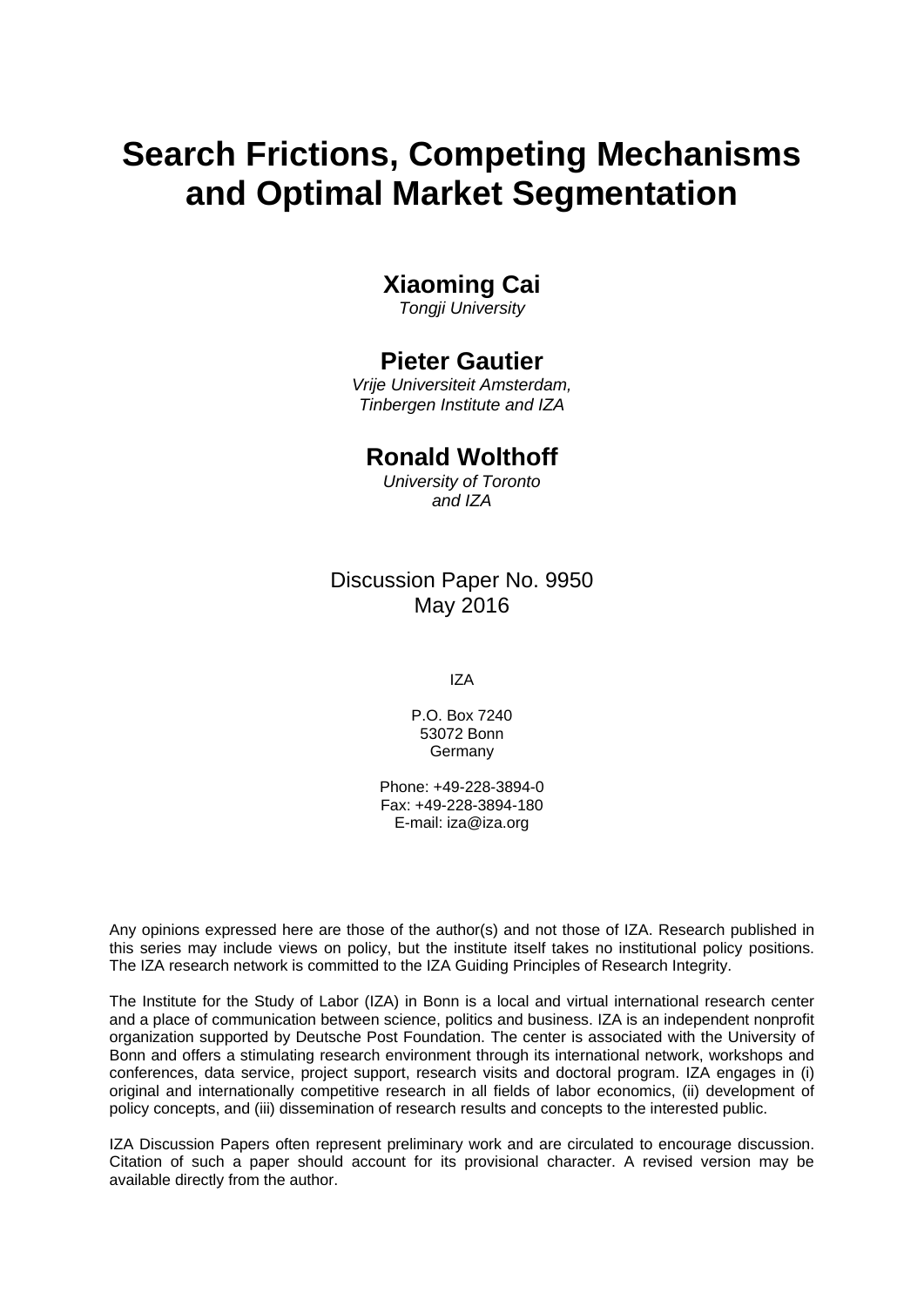IZA Discussion Paper No. 9950 May 2016

## **ABSTRACT**

### **Search Frictions, Competing Mechanisms and Optimal Market Segmentation\***

In a market in which sellers compete for heterogeneous buyers by posting mechanisms, we analyze how the properties of the meeting technology affect the allocation of buyers to sellers. We show that a separate submarket for each type of buyer is the efficient outcome if and only if meetings are bilateral. In contrast, a single market with all agents is optimal if and only if the meeting technology satisfies a novel condition, which we call "joint concavity." Both outcomes can be decentralized by sellers posting auctions combined with a fee that is paid by (or to) all buyers with whom the seller meets. Finally, we compare joint concavity to two other properties of meeting technologies, invariance and non-rivalry, and explain the differences.

JEL Classification: C78, D44, D83

Keywords: search frictions, matching function, meeting technology, heterogeneity, competing mechanisms

Corresponding author:

 $\overline{\phantom{a}}$ 

Ronald Wolthoff University of Toronto Department of Economics 150 St. George Street Toronto, ON M5S 3G7 Canada E-mail: ronald.wolthoff@utoronto.ca

<sup>\*</sup> The idea for this paper grew out of earlier fruitful collaboration with James Albrecht, Ben Lester, Ludo Visschers and Susan Vroman. We thank Philipp Kircher, Guido Menzio, Michael Peters, Gábor Virág, and various seminar and conference participants for valuable comments. Ronald Wolthoff gratefully acknowledges financial support from the Connaught Fund at the University of Toronto.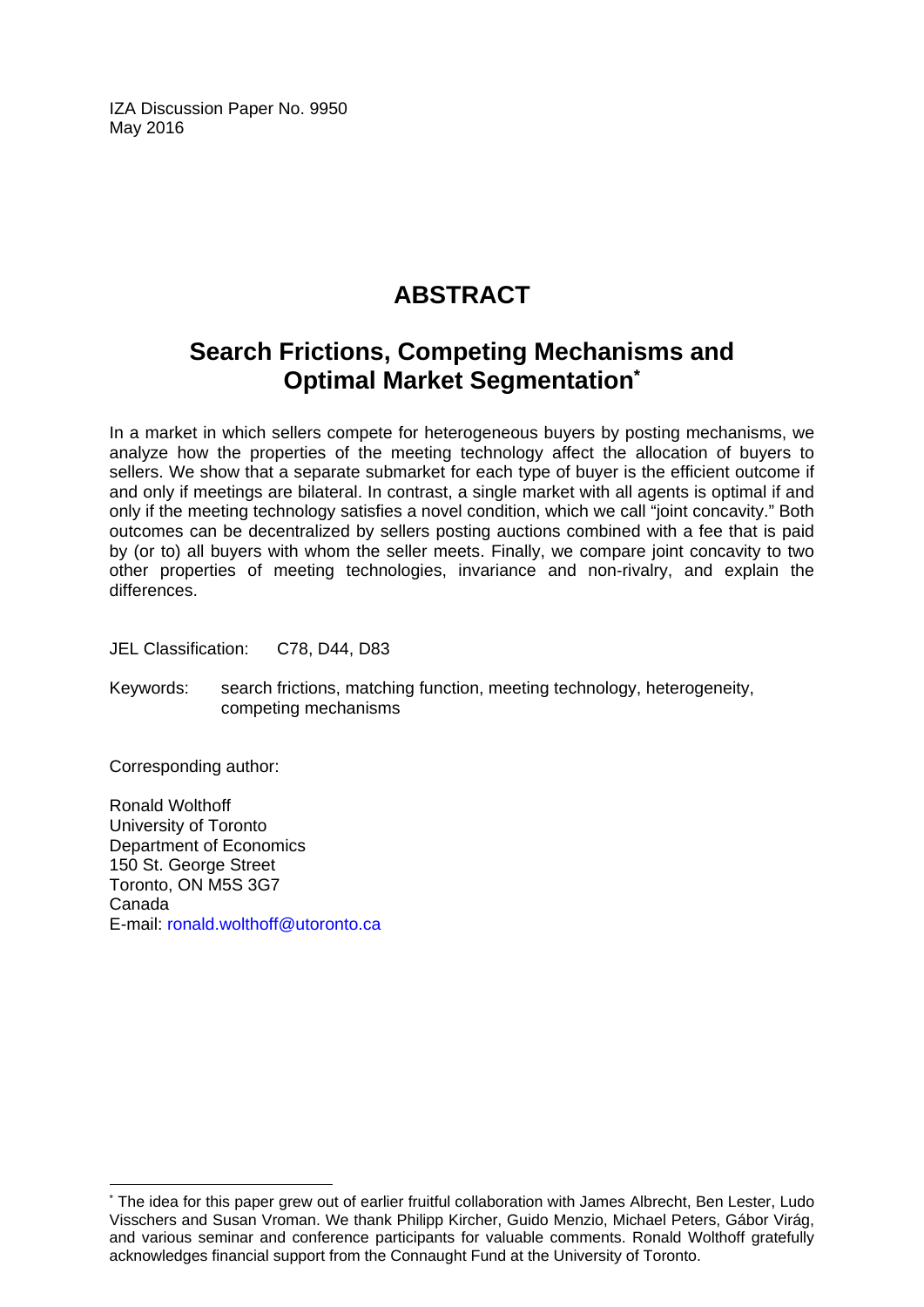### 1 Introduction

Recent work by Eeckhout and Kircher (2010b) has demonstrated that in a market in which sellers compete for buyers with private valuations by posting mechanisms, the process that governs meetings between agents—i.e., the *meeting technology*—is crucially important for equilibrium outcomes, such as the choice of trading mechanism and the degree of market segmentation. For example, if buyers randomly select a seller among the ones that maximize their expected payoff and sellers are unconstrained in the number of buyers that they can meet (urn-ball meetings), then auctions are useful instruments to identify the buyer with the highest valuation. The efficient equilibrium in this case consists of a single market in which all sellers post auctions and all buyer types pool, as this maximally spreads high-type buyers across sellers. However, if sellers can only meet one buyer at a time (bilateral meetings), low-type buyers may crowd out high-type buyers. In that case, sellers can offer more value to high-valuation buyers by excluding low-valuation buyers. In equilibrium, sellers induce perfect separation of buyers into homogeneous submarkets by posting prices.

This insight is important because it reveals that easily observable equilibrium outcomes, like trading mechanisms and market segmentation, can be informative of a fundamental but less observable characteristic of a market, i.e. the degree of frictions in the meeting process. However, inference along these lines requires knowledge of whether there exist other meeting technologies that lead to the same outcomes. After all, bilateral or urn-ball meetings—although nearly universal in the search literature<sup>1</sup>—are not necessarily the most adequate description of meeting technologies in real-life markets.<sup>2</sup> In this paper, we therefore derive necessary and sufficient conditions on the meeting technology under which it is optimal to have (i) perfect separation, i.e. a separate market for each type of buyer, or (ii) perfect pooling, i.e. a single market with all agents, for all distributions of buyer types.

To do so, we analyze an environment based on Eeckhout and Kircher (2010b), in which a continuum of homogeneous sellers tries to trade with heterogeneous buyers, subject to the frictions generated by an arbitrary meeting technology. After describing this environment in detail in section 2, we start our analysis in section  $3$  by considering the trade-off of a social planner between the desire to spread high-type buyers as much as possible and the risk of them being crowded out by low-type buyers. Throughout, we extensively make use of a oneto-one transformation of the probability-generating function of a meeting technology. This transformation—the probability that a seller meets at least one buyer with an arbitrary label or characteristic—is developed in a companion paper Cai et al. (2016) and greatly simplifies the analysis.

<sup>&</sup>lt;sup>1</sup>See below for an overview of the literature.

<sup>2</sup>For example, it might be more reasonable to suppose that a seller can meet and learn the type of multiple but not all buyers who try to match with him.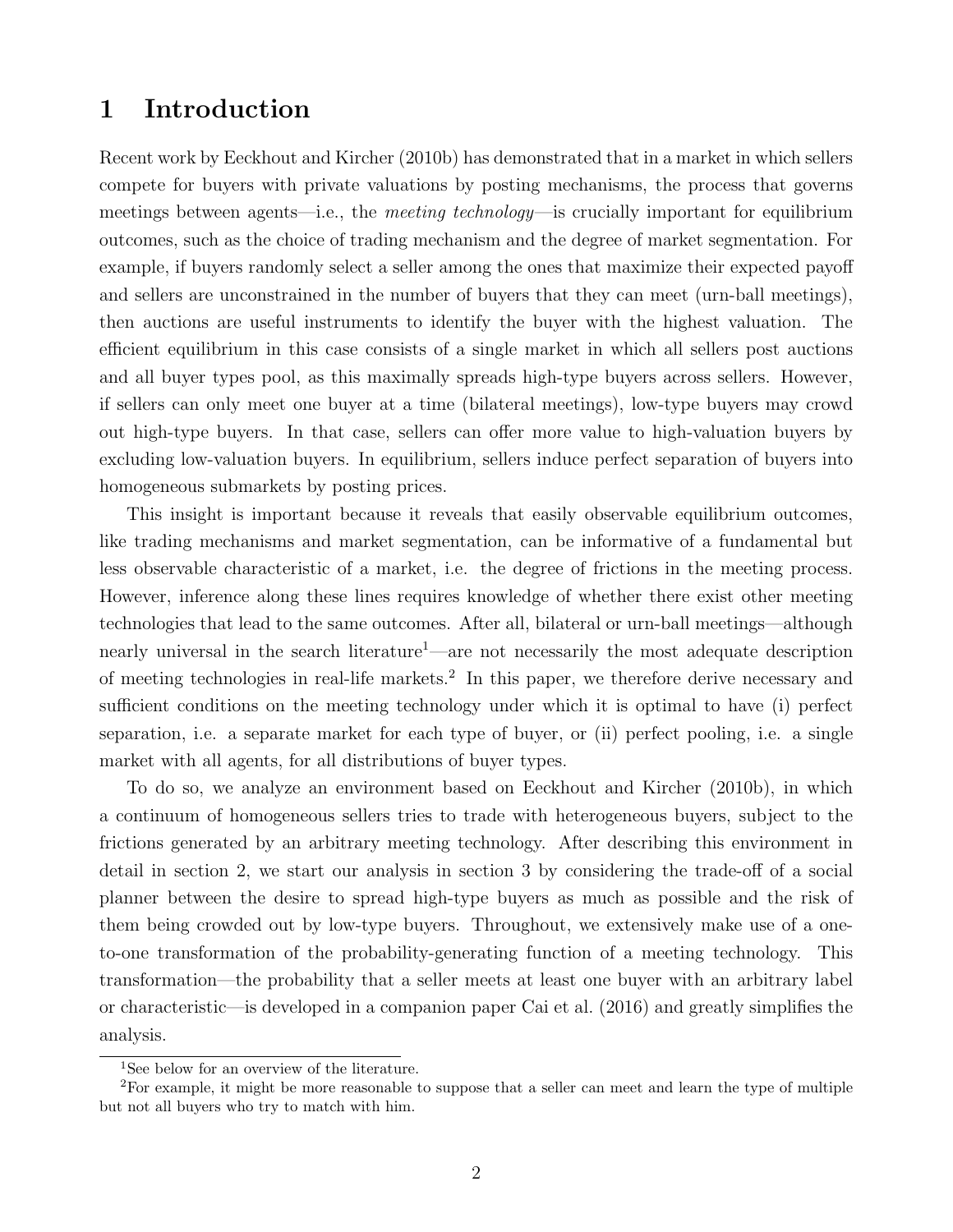Our first result concerns the optimality of perfect separation. We find that bilateral meetings are not only sufficient for this outcome, but also necessary. That is, if one moves away from bilateral meetings by allowing a seller to meet multiple buyers (potentially with arbitrary small probability), then there exist distributions of buyer valuations for which perfect separation is no longer efficient. Intuitively, separation does not exploit the efficiency gains that arise from sellers ranking multiple buyers: with homogenous submarkets, any meetings beyond the first are meaningless since they always yield the seller a clone of the buyer that he has already met.

Although the necessity of bilateral meetings for perfect separation is a new result in the literature, it is perhaps not very surprising. Most of our attention therefore goes out to the optimality of a single market. We show that this is the efficient outcome if and only if the meeting technology satisfies a novel condition which we call "joint concavity." Loosely speaking, this condition guarantees that social surplus can be increased by merging any two submarkets, irrespective of their composition. Joint concavity is satisfied by the urn-ball meeting technology, which explains why pooling is the efficient outcome in e.g. Peters and Severinov  $(1997)$ , but we also describe a number of other meeting technologies that exhibit this property.

In the second half of section 3, we describe—based on Cai et al. (2016)—how both the separating and the pooling outcome can be decentralized by each seller posting a second-price auction, combined with a meeting fee to be paid by (or to) each buyer meeting him.<sup>3</sup> Intuitively, in a large market, sellers take buyers' equilibrium payoffs as given, making sellers the residual claimant on any extra surplus that they create and providing them with an incentive to post efficient mechanisms. Auctions guarantee that the good is allocated efficiently, while the meeting fees price any positive or negative externalities in the meeting process, providing all agents with a payoff equal to their social contribution.

We conclude our analysis by comparing our findings to existing results in section 4. In particular, we discuss how joint concavity relates to two other properties of meeting technologies described in the literature: (i) invariance as introduced by Lester et al. (2015), and (ii) nonrivalry as introduced by Eeckhout and Kircher (2010b). We show that invariance is a sufficient (but not a necessary) condition for joint concavity, while non-rivalry is a necessary (but not a sufficient) condition, and we explain why this is the case. Finally, the appendix contains all proofs, while additional results and discussion can be found in the online appendix.

Related Literature. Most of the search literature assumes that meetings are either bilateral (e.g. Moen, 1997; Guerrieri et al., 2010; Menzio and Shi, 2011) or take place according to an urn-ball meeting technology (e.g. Peters, 1997; Burdett et al., 2001; Shimer, 2005; Albrecht et al., 2014; Auster and Gottardi, 2016). Eeckhout and Kircher (2010b) were the first to consider

<sup>&</sup>lt;sup>3</sup>As we explain in more detail below, this mechanism reduces to posted prices when meetings are bilateral.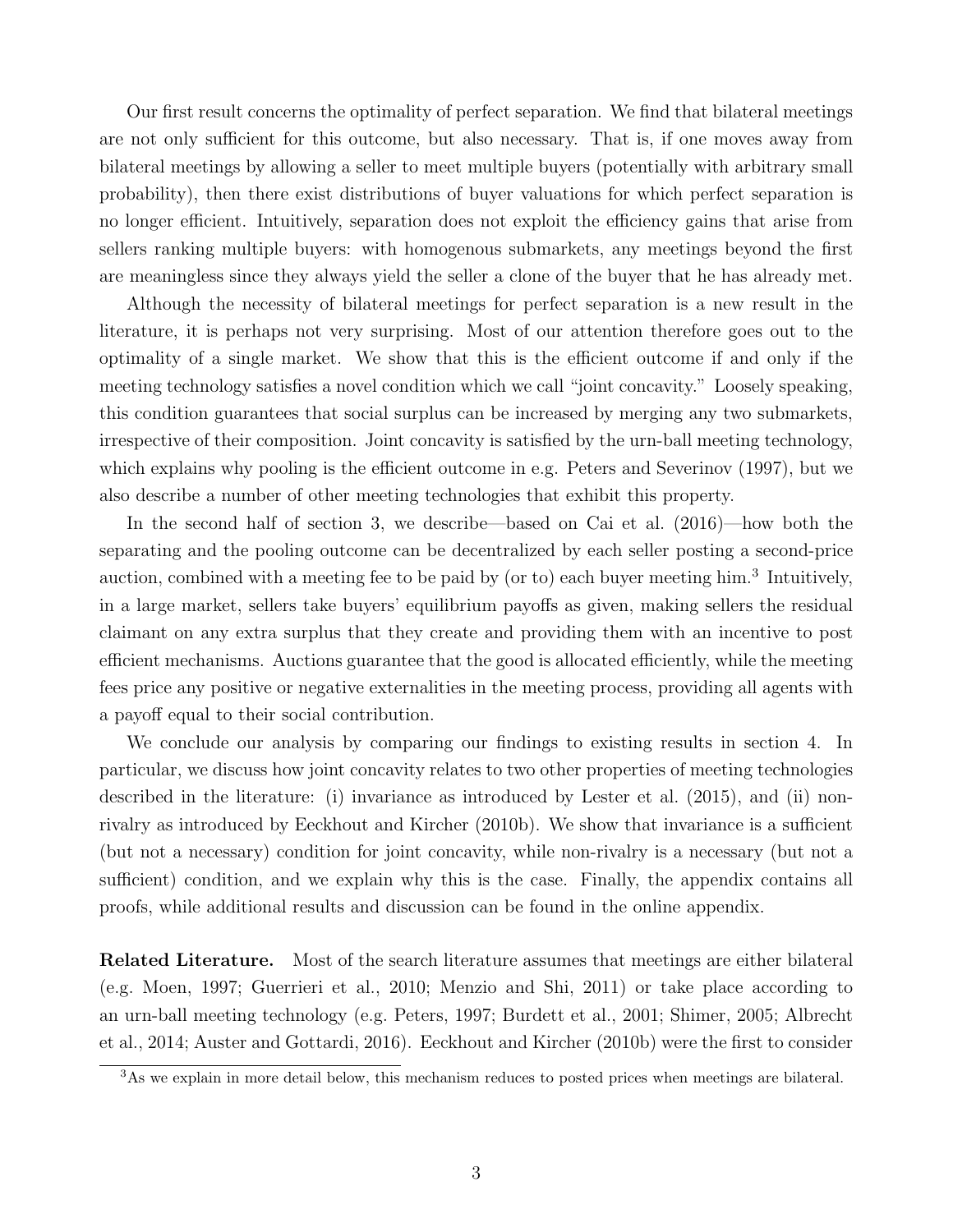arbitrary meeting technologies.<sup>4</sup> Relative to their paper, we contribute by identifying conditions for pooling or separating equilibria that are both necessary and sufficient.

Lester et al. (2015) use arbitrary meeting technologies in a model in which buyers' valuations are realized after they arrive at sellers. Their paper has therefore no implications for market segmentation and focusses instead on the question when meeting fees arise as part of the equilibrium mechanism. They show that this is the case if and only if the meeting technology is not invariant. We discuss the relation between joint concavity and invariance in section 4.

Cai et al. (2016) make a methodological contribution by introducing the alternative representation of meeting technologies that we also use here. They show that this representation keeps the analysis of competing mechanisms with arbitrary meeting technologies tractable, even when heterogeneity is two-sided, but they do not characterize the optimal degree of market segmentation.<sup>5</sup> Instead, they establish existence and efficiency of the market equilibrium—a result we employ in section 3.2—and derive conditions on the meeting technology such that sellers' beliefs about the buyers that they will attract are uniquely determined by the market utility condition.<sup>6</sup>

Finally, Cai (2016) uses the alternative representation to extend the efficiency result of Hosios (1990) to an environment in which workers can meet multiple firms, e.g., through on-the-job search. However, he considers random search and wage bargaining, as in Gautier et al. (2010), and is therefore silent on market segmentation as well.

### 2 Environment

Agents and Preferences. A static economy is populated by a measure 1 of sellers, indexed by  $j \in [0, 1]$ , and a measure  $\Lambda > 0$  of buyers. Both types of agents are risk-neutral. Each seller possesses a single unit of an indivisible good, for which each buyer has unit demand.<sup>7</sup> All sellers have the same valuation for their good, which we normalize to zero. A buyer's valuation is an independent draw from a distribution  $F(x)$  with  $0 \le x \le 1$ .<sup>8</sup> We impose no additional structure on  $F(x)$ , although we will sometimes pretend that buyers have either a low valuation

<sup>&</sup>lt;sup>4</sup>Alternatively, some papers (e.g. Fraja and Sákovics, 2001; Lester and Wolthoff, 2014; Wolthoff, 2015; Lester et al., 2016) propose specific (classes of) meeting technologies that are neither bilateral nor urn-ball.

<sup>5</sup>With two-sided heterogeneity, a single market never arises, as documented before by e.g. Shi (2001), Shi (2002), Shimer (2005), Eeckhout and Kircher (2010a) and Albrecht et al. (2014) for bilateral or urn-ball meetings.

<sup>&</sup>lt;sup>6</sup>In this paper, we use the standard assumption that sellers expect the most favorable queue in case of a multiplicity. See section 3.2 for a detailed discussion.

<sup>7</sup>Although we analyze a goods market, it is straightforward to cast our model in a labor market setting in which homogeneous firms post menus of wages to attract workers who differ in their productivity, as in Shi (2006). All our results carry over to such an environment.

<sup>8</sup>The assumption that all buyers have a (weakly) higher valuation than the seller is standard as well as innocuous. Buyers with lower valuations would simply never trade.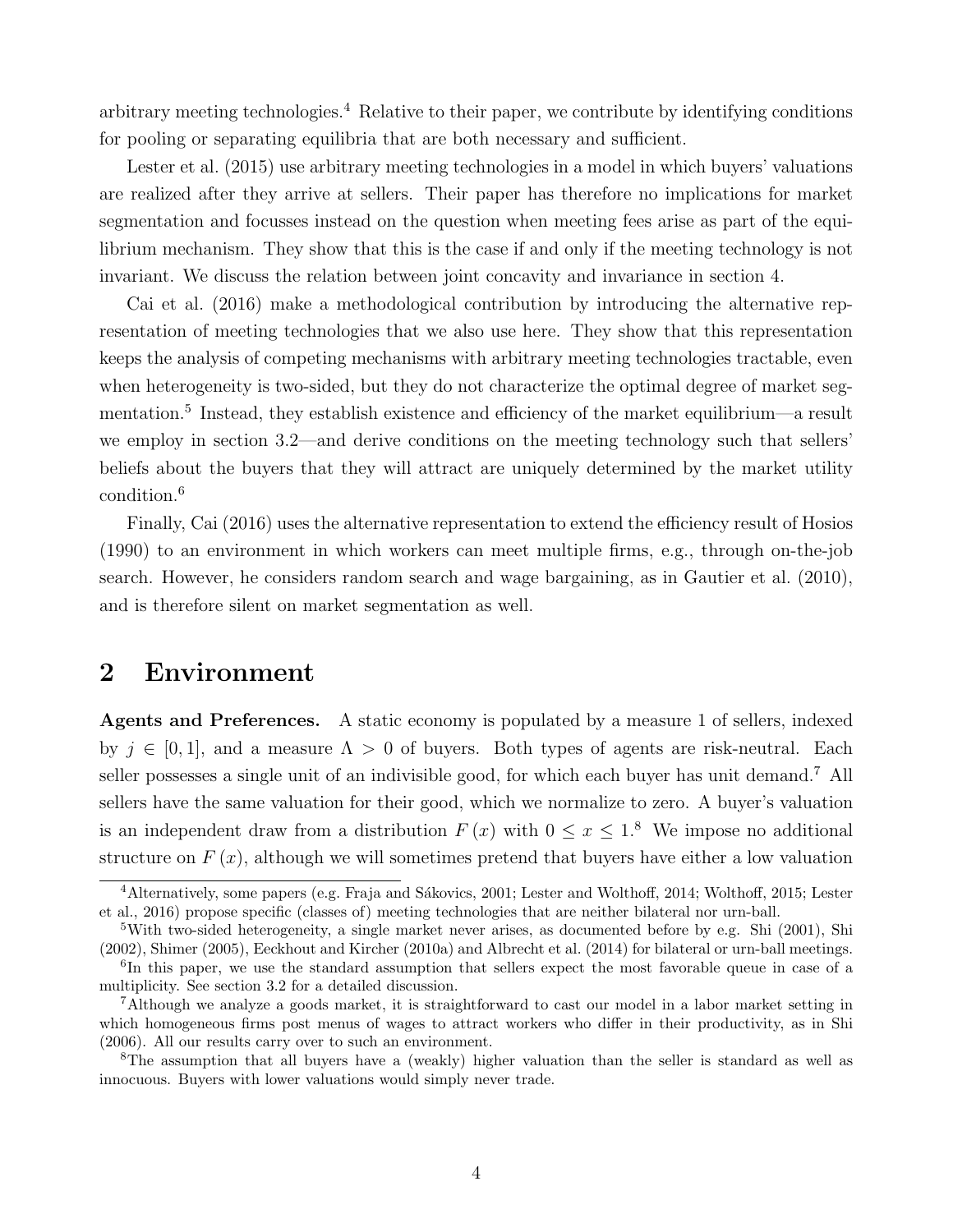$x_1$  or a high valuation  $x_2$  when describing the intuition behind our results.<sup>9</sup> Buyers observe their valuation before making any decisions. An agent's payoff is the sum of  $(i)$  his monetary transfers and (ii) his valuation if he possesses the good at the end of the period (and zero otherwise).

Search. In order to attract buyers, each seller posts and commits to a direct mechanism (hereafter: "mechanism").<sup>10</sup> A mechanism specifies an extensive form game that determines for each buyer *i* a probability of trade and an expected payment as a function of: (i) the total number *n* of buyers that meet with the seller; (ii) the valuation  $x_i$  that buyer *i* reports; and (iii) the valuations  $x_{-i}$  reported by the  $n-1$  other buyers.<sup>11</sup>

All identical mechanisms are treated symmetrically by buyers and are therefore said to form a *submarket*. After observing all submarkets, each buyer chooses the one in which he wishes to attempt to match.<sup>12</sup> As standard in the literature (see e.g. Shimer, 2005), we capture the anonymity of the large market by assuming that: i) sellers can condition their strategies on the actions of buyers but not on their identities, and ii) identical buyers must use identical mixed strategies in equilibrium. Consequently, agents' search decisions can be summarized by three endogenous variables for each submarket: the measure *s* of sellers, the measure *b* of buyers, and the distribution  $G(x)$  of valuations among these buyers.

Meeting Technology. Within a submarket, meetings between buyers and sellers are governed by a frictional process, the *meeting technology*, which we model as in Eeckhout and Kircher (2010b).<sup>13</sup> That is, the probability  $P_n(\lambda)$  that a seller meets  $n \in \mathbb{N}_0 = \{0, 1, 2, ...\}$  buyers only depends on the *queue length*  $\lambda = b/s$  in the submarket, is twice-continuously differentiable, and satisfies  $\sum_{n=0}^{\infty} n P_n(\lambda) \leq \lambda$ , since the number of meetings cannot exceed the number of buyers in the submarket. Further, we assume that the allocation of buyers to sellers within each submarket is independent of types.<sup>14</sup> In other words, if a fraction  $\mu/\lambda \in [0,1]$  of the buyers in the submarket are labeled "blue," then the probability for a seller to meet *i* blue buyers and

<sup>&</sup>lt;sup>9</sup>Neither proposition 1 nor proposition 2 below is driven by the requirement that they should hold for all  $F(x)$ , i.e. they remain the same under the *weaker* requirement that they should hold for all  $F(x)$  with only two points of support.

<sup>&</sup>lt;sup>10</sup>The assumption that the homogeneous side of the market posts mechanisms is in line with e.g. Peters and Severinov (1997), Shi (2006), Eeckhout and Kircher (2010b) and Albrecht et al. (2014). The nature of the equilibrium may change if the heterogeneous side of the market posts, as in e.g. Delacroix and Shi (2013) and Albrecht et al. (2016). See also Delacroix and Shi (2016) for a study of whether buyers or sellers should post.

<sup>&</sup>lt;sup>11</sup>See the online appendix for a precise definition. In line with most of the literature (e.g. Peters, 1997; Eeckhout and Kircher, 2010b; Lester et al., 2015, 2016), we abstract from mechanisms that condition on other mechanisms in the market. Epstein and Peters (1999) and Peters (2001) provide a detailed discussion.

<sup>&</sup>lt;sup>12</sup>The assumption that a buyer can meet only one seller per period is standard in the directed search literature. See Albrecht et al. (2006), Galenianos and Kircher (2009), Kircher (2009), Gautier and Holzner (2014) and Wolthoff (2015) for papers that relax this assumption.

<sup>&</sup>lt;sup>13</sup>Our assumptions about the meeting technology are adopted from Eeckhout and Kircher (2010b) and shared by any model using either urn-ball or bilateral meetings.

<sup>14</sup>Of course, the equilibrium (or planner's) allocation of buyers to *submarkets* can depend on types.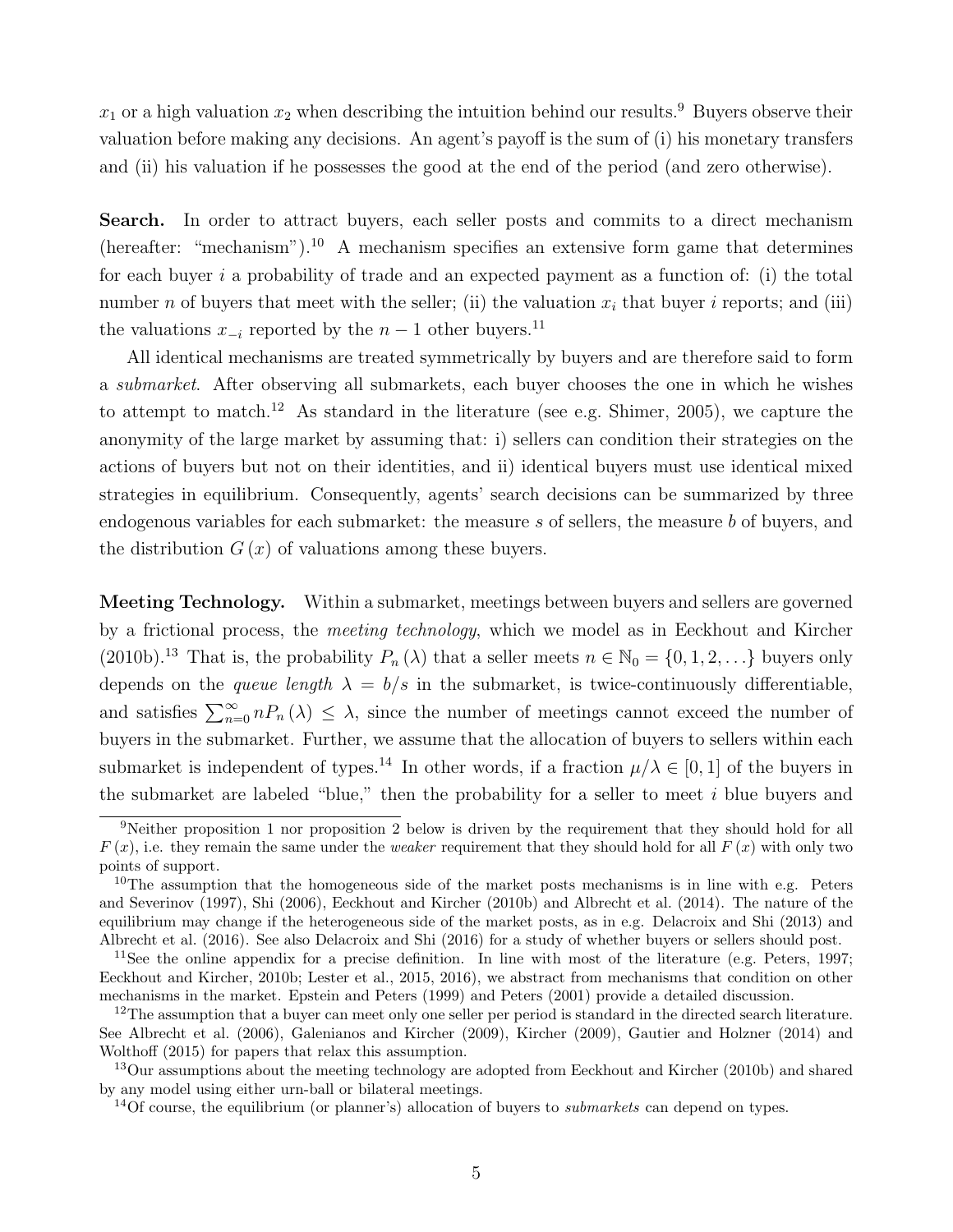$n - i$  other buyers equals

$$
P_n(\lambda) \binom{n}{i} \left(\frac{\mu}{\lambda}\right)^i \left(1 - \frac{\mu}{\lambda}\right)^{n-i}.
$$

Alternative Representation. Cai et al. (2016) show that the analysis of arbitrary meeting technologies is often greatly simplified by using an alternative representation of  $P_n(\lambda)$ . This alternative representation is the probability  $\phi(\mu, \lambda)$  that a seller with a queue  $\mu$  of blue buyers and a queue  $\lambda - \mu$  of other buyers meets at least one blue buyer. We follow this approach here. Given the assumption regarding type-independent allocation of buyers,  $\phi(\mu, \lambda)$  equals

$$
\phi(\mu,\lambda) = 1 - \sum_{n=0}^{\infty} P_n(\lambda) \left(1 - \frac{\mu}{\lambda}\right)^n.
$$
 (1)

To simplify notation, we will often omit the arguments of  $\phi$  and use subscripts to indicate its partial derivatives.<sup>15</sup>

Examples of Meeting Technologies. For future reference, it will be useful to formally define a few examples of meeting technologies that satisfy all our assumptions.

- 1. *Urn-Ball.* First explored by Butters (1977) and Hall (1977), this technology specifies that—within a submarket—each buyer is randomly allocated to one of the sellers. As a result, the number of buyers that meet a particular seller follows a Poisson distribution with mean equal to the queue  $\lambda$ . That is,  $P_n(\lambda) = e^{-\lambda} \frac{\lambda^n}{n!}$  and  $\phi(\mu, \lambda) = 1 - e^{-\mu} \cdot 16$
- 2. *Bilateral.* With this technology, each seller meets at most one buyer, i.e.  $P_0(\lambda) + P_1(\lambda) = 1$ or  $\phi(\mu, \lambda) = P_1(\lambda) \frac{\mu}{\lambda}$ , with  $P_0(\lambda)$  strictly convex. A potential micro-foundation consists of randomly pairing agents and keeping only pairs that consist of one buyer and one seller, yielding  $P_1(\lambda) = \frac{\lambda}{1+\lambda}$ .<sup>17</sup>
- 3. *Pairwise Urn-Ball.* This technology, described by Lester et al. (2015), is a variation on the urn-ball technology. Buyers first form pairs, after which each pair is randomly assigned to a seller in the submarket. That is,  $P_n(\lambda) = 0$  for  $n \in \{1, 3, 5, ...\}$  and  $P_n(\lambda) = e^{-\lambda/2} \frac{(\lambda/2)^{n/2}}{(n/2)!}$ for  $n \in \{0, 2, 4, ...\}$ , which implies  $\phi(\mu, \lambda) = 1 - e^{-\mu(1 - \frac{1}{2}\frac{\mu}{\lambda})}$ .
- 4. *Multi-Platform.* This technology consists of two platforms or rounds. In the first round, all *b* buyers and a fraction  $0 < \alpha < 1$  of the *s* sellers in a submarket attempt to meet

<sup>&</sup>lt;sup>15</sup>See Cai et al. (2016) for a proof that the relation between  $\phi(\mu, \lambda)$  and  $P_n(\lambda)$  is one-to-one.

<sup>&</sup>lt;sup>16</sup>To keep the exposition concise, we omit the (straightforward) derivation of  $\phi(\mu, \lambda)$  for each example.

<sup>&</sup>lt;sup>17</sup>This micro-foundation can be found in the money search literature (see e.g. Kiyotaki and Wright, 1993). Some papers in the labor search literature provide an alternative, consisting of an urn-ball process augmented with the constraint that each seller can only contact one random buyer among the ones that wish to meet him, such that  $P_1(\lambda)=1-e^{-\lambda}$  (see e.g. Albrecht et al., 2006; Galenianos and Kircher, 2009; Gautier and Wolthoff, 2009; Gautier et al., 2016).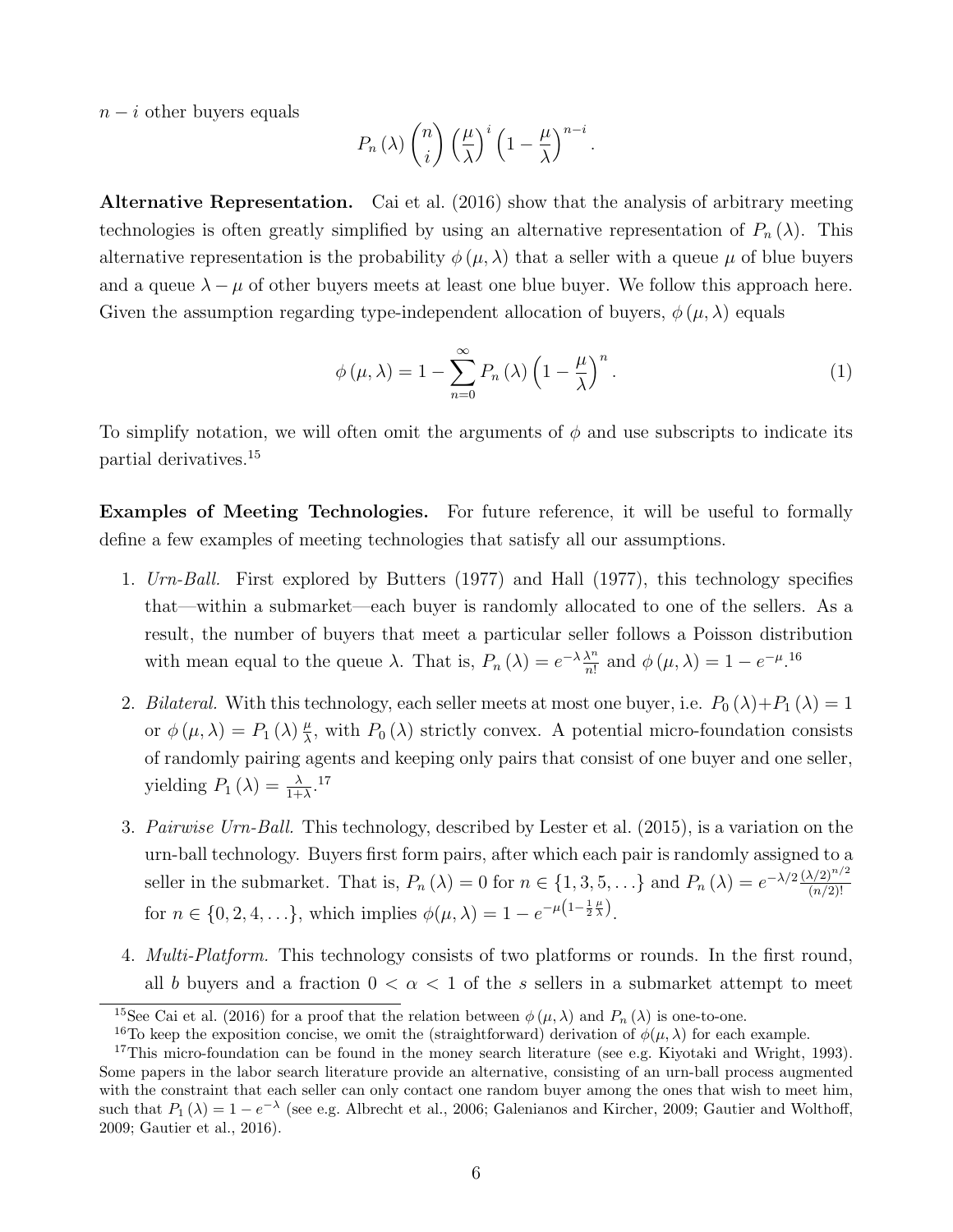according to the random-pairing bilateral technology described above. The  $\frac{b}{b+\alpha s}b = \frac{\lambda}{\lambda+\alpha}b$ buyers who fail to meet a seller then participate in the second round, in which they meet the remaining  $(1 - \alpha)$  *s* sellers according to an urn-ball process. That is,

$$
P_n(\lambda) = \begin{cases} \alpha \frac{\alpha}{\lambda + \alpha} + (1 - \alpha) e^{-\xi} & \text{if } n = 0\\ \alpha \frac{\lambda}{\lambda + \alpha} + (1 - \alpha) \xi e^{-\xi} & \text{if } n = 1\\ (1 - \alpha) \frac{\xi^n e^{-\xi}}{n!} & \text{if } n \in \{2, 3, \ldots\}, \end{cases}
$$

where  $\xi = \frac{\lambda^2}{(1-\alpha)(\lambda+\alpha)}$  is the queue length in the second round. This yields  $\phi(\mu,\lambda)$  $\alpha \frac{\mu}{\lambda + \alpha} + (1 - \alpha) \left( 1 - e^{-\frac{\lambda \mu}{(1 - \alpha)(\lambda + \alpha)}} \right).$ <sup>18</sup>

### 3 Planner's Problem and Market Equilibrium

We start by analyzing the problem of a planner whose objective is to maximize social surplus, subject to the frictions generated by the meeting technology. To keep the exposition as simple as possible, we initially assume that the planner knows buyers' valuations, allowing him to provide different types of buyers with different instructions. This naturally raises the question whether the planner's solution would be different without that knowledge. We establish that this is not case using the result of Cai et al. (2016) that—for any meeting technology—the solution can be decentralized with a particular incentive-comptabile mechanism, which provides a way for a planner who does not know buyers' valuations to implement the same solution.

#### 3.1 Planner's Problem

The problem of a planner who knows buyers' valuations consists of two parts. First, the planner has to allocate buyers and sellers to submarkets, creating a queue length and a distribution of buyer types at each seller. Second, the planner has to specify how trade will take place after buyers arrive at sellers. We solve these stages in reverse order.

**Trading Rule.** Once a number of buyers  $n \in \mathbb{N}_1 \equiv \{1, 2, 3, ...\}$  has arrived at a seller, surplus is clearly maximized by allocating the good to the buyer with the highest valuation. Cai et al. (2016) show that the expected surplus generated by this trading rule can be written as the integral of  $\phi$ .

<sup>18</sup>While this technology may seem more involved than the other examples, the two-round structure actually resembles the meeting process in various real-life markets: (i) buyers who cannot find a product at the local bazaar may subsequently submit a bid at an online auction site; (ii) workers who have trouble finding a job are often put in touch with firms by a public employment agency; and (iii) singles who fail to meet someone in a bar may subscribe to a dating website. Admittedly, the analogy is not perfect because terms of trade may differ across platforms in reality, which is ruled out here by the definition of a submarket.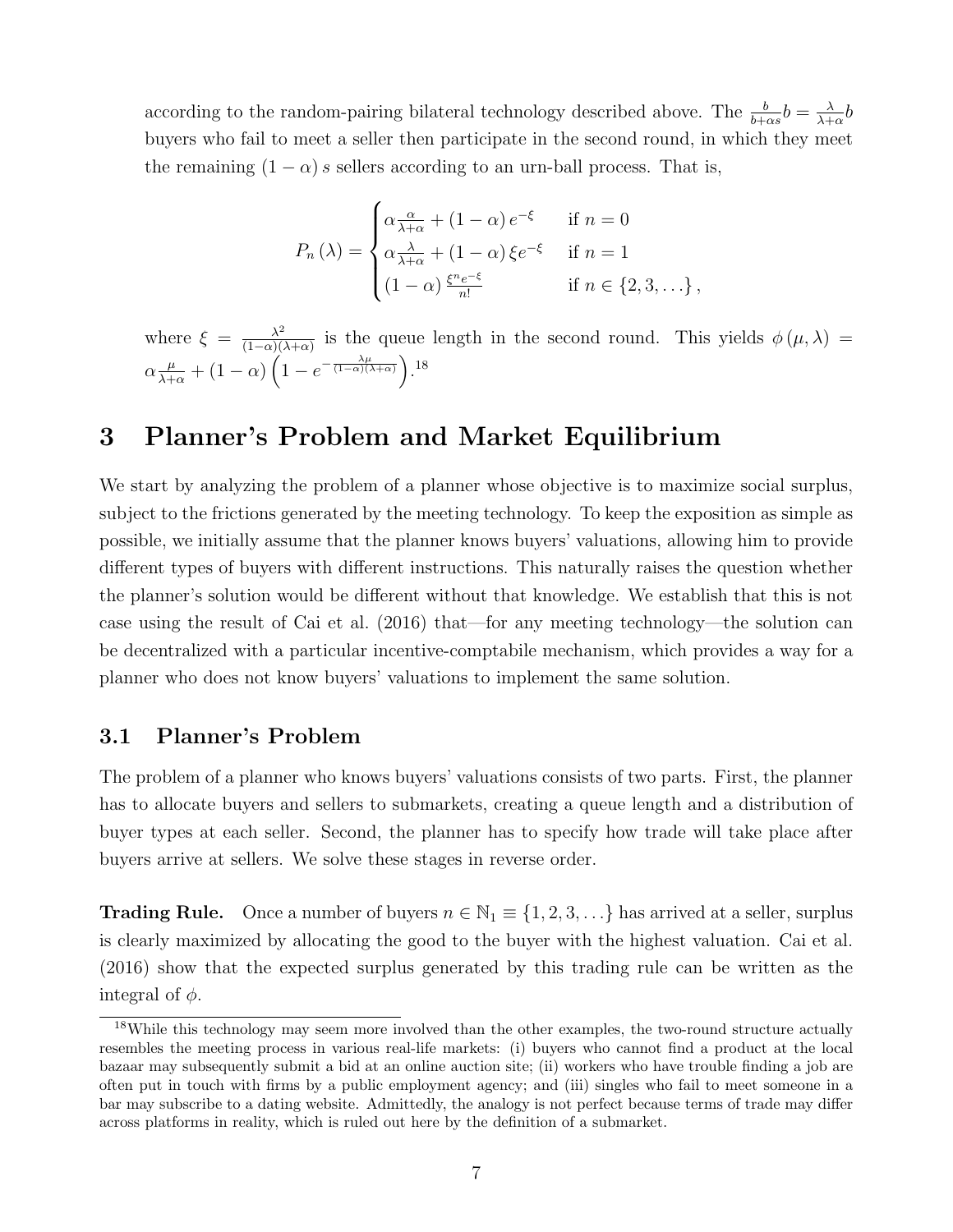**Lemma 1** (Cai et al., 2016). The surplus created by a seller with a queue  $\lambda$  of buyers whose *types are distributed according to the distribution G* (*x*) *equals*

$$
S(\lambda, G) = \int_0^1 \phi(\lambda (1 - G(x)), \lambda) dx.
$$
 (2)

Allocation of Buyers. Now consider the allocation of buyers to sellers. For each seller  $j \in [0, 1]$ , the planner chooses—with a slight abuse of notation—a queue length  $\lambda(j)$  and a distribution of buyer types  $G(j, x)$  to maximize total surplus  $\int_0^1 S(\lambda(j), G(j, x))$  *dj*. Of course, the planner cannot allocate more buyers of a certain type than are available. Formally,  $\int_0^1 \lambda(j)\nu(j, B) \, dj \leq \Lambda \nu_F(B)$  for any Borel-measurable set *B*, where  $\nu_F$  is the measure associated with *F* and  $\nu(j, \cdot)$  is the measure associated with  $G(j, \cdot)$ .

**Perfect Separation.** We first establish that bilateral meetings are a necessary and sufficient condition for the optimality of perfect separation. Recall that bilateral meeting technologies are defined by the property that  $P_0(\lambda) + P_1(\lambda) = 1$  for any  $\lambda$ , with  $P_1(\lambda)$  strictly concave.

Proposition 1. *Bilateral meetings are a necessary and sucient condition for the planner to create a separate submarket for each type of buyer under any type distribution*  $F(x)$ .

Sufficiency of bilateral meetings for perfect separation is a well-known result in the literature: a separate submarket for each active buyer type avoids the high degree of crowding-out that arises if high-type and low-type buyers visit the same submarket and sellers meet one of both at random.<sup>19</sup>

Necessity is however—to the best of our knowledge—a new result. To understand the intuition, suppose that a seller can meet two or more buyers with positive probability. With perfect separation, any meetings beyond the first are irrelevant—as a seller will always meet a clone of the first buyer—and the gain in surplus relative to a bilateral technology is zero. Letting one high-type and one low-type buyer swap submarket, however, provides a way to increase surplus. After all, there is a positive probability that both these buyers meet sellers who meet other buyers as well. In that case, the buyers' joint contribution to surplus was 0 before the swap, but  $x_2 - x_1$  after the swap (generated by the high-type buyer; the low-type buyer still contributes 0). Of course, this argument is complete only if a buyer's probability to meet a seller is the same in both submarkets, or otherwise the change in surplus associated with changing the buyers' meeting probabilities has to be taken into account. Necessity therefore follows from distributions in which buyers' types are arbitrarily close. In contrast, if types are discretely different, a meeting technology may give rise to perfect separation even though it is not strictly bilateral (see Eeckhout and Kircher, 2010b, for a detailed discussion).

<sup>&</sup>lt;sup>19</sup>A planner may of course keep the lowest types out of the market altogether if a marginal seller can generate more surplus in a different submarket (see e.g. Eeckhout and Kircher, 2010b).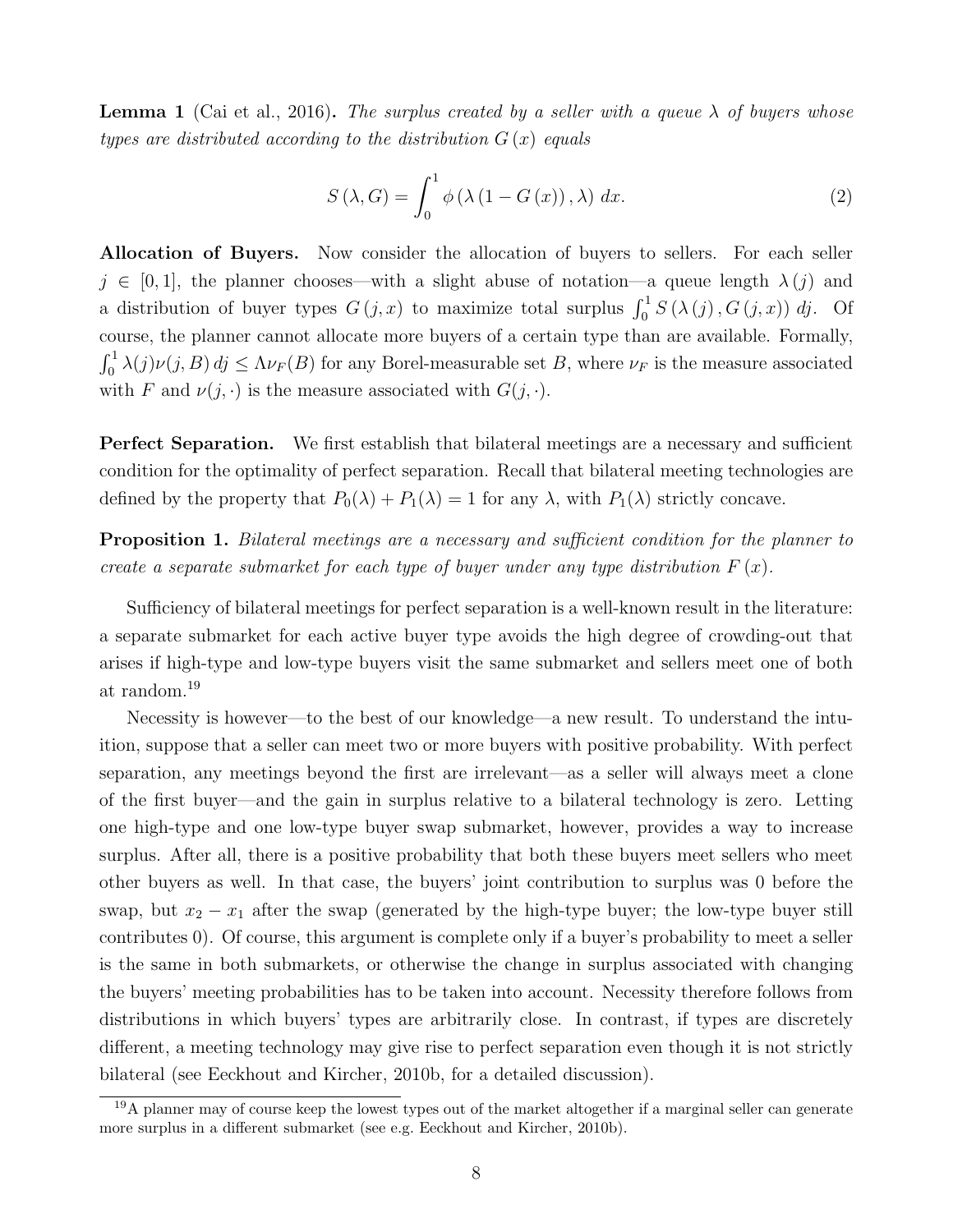Perfect Pooling. To state our main result regarding the optimality of a single market, we define a novel property of meeting technologies, which we call "joint concavity."

**Definition 1.** A meeting technology exhibits joint concavity if and only if  $\phi(\mu, \lambda)$  is concave  $in (\mu, \lambda), i.e.$ 

$$
\phi_{\mu\mu}\phi_{\lambda\lambda} \ge \phi_{\mu\lambda}^2,\tag{3}
$$

*for all*  $0 \leq \mu \leq \lambda < \infty$ .<sup>20</sup>

The following proposition then establishes that joint concavity is closely related to the optimality of a single market.

Proposition 2. *Joint concavity is a necessary and sufficient condition for the planner to send all agents to the same market under any type distribution*  $F(x)$ *.* 

The intuition for this result is straightforward.<sup>21</sup> Joint concavity is sufficient because it implies that by merging two submarkets, the probability  $\phi(\lambda(1-G(x)), \lambda)$  of a seller meeting at least one buyer with a valuation higher than *x* will increase for all *x*. Since the surplus created by a submarket is the integral of  $\phi$  over x, pooling all agents into one submarket is optimal. In contrast, necessity follows from distributions that have two points of support, with one of both being zero, i.e.  $x_1 = 0$  and  $x_2 > 0$ . For these distributions, only the number of meetings with high-type buyers matters for surplus and (2) reduces to  $x_2 \phi (\lambda (1 - G(x_1), \lambda))$ . Hence, if joint concavity of  $\phi$  fails, there exist measures of low-type and high-type buyers such that either partially or completely separating them into multiple submarkets is optimal. We provide a detailed discussion of joint concavity in section 4, after considering decentralization first.

#### 3.2 Market Equilibrium

**Equilibrium Definition.** Next, we define the market equilibrium.<sup>22</sup> To do so, let  $R(m, \lambda, G)$ denote the expected payoff of a seller who posts a mechanism m and attracts a queue of buyers  $(\lambda, G)$ . Further, let  $U(x, m, \lambda, G)$  denote the expected payoff of a buyer with valuation *x* who visits this seller. Each seller aims to maximize his revenue *R*, but must take into account that his queue  $(\lambda, G)$  is endogenously determined and depends on the mechanism that he posts. In line with the literature, we follow the market utility approach. That is, given a tuple  $(m(j), \lambda(j), G(j, \cdot))$  for each seller  $j \in [0, 1]$ , let  $\overline{U}(x)$  denote the highest expected payoff that a buyer with valuation *x* can obtain, i.e.  $\overline{U}(x) = \max_{j \in [0,1]} U(x; m(j), \lambda(j), G(j, \cdot))$ . A seller posting a mechanism *m* then expects a queue satisfying

 $U(x, m, \lambda, G) \le \overline{U}(x)$ , with equality for each *x* in the support of *G*. (4)

<sup>&</sup>lt;sup>20</sup>Condition (3) is necessary and sufficient for concavity, since  $\phi_{\mu\mu} \leq 0$  for all meeting technologies.

<sup>&</sup>lt;sup>21</sup>Here the advantage of using  $\phi$  becomes apparent; the equivalent condition in terms of  $P_n$ , which we derive in the online appendix, is far less simple and intuitive.

 $22$ We provide a brief discussion here. See the online appendix for additional details.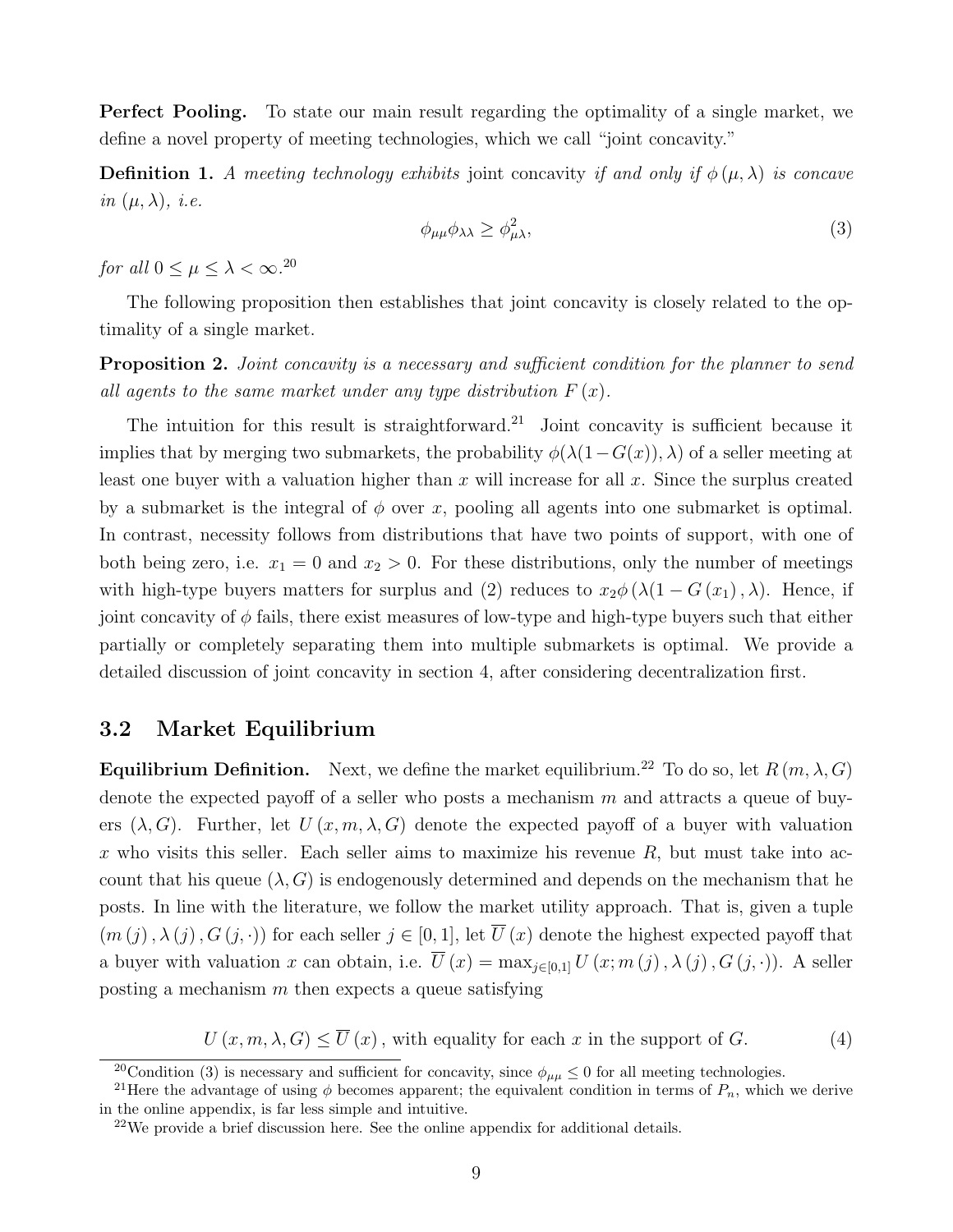For many meeting technologies, (4) uniquely determines the seller's queue. In case of multiplicity, we follow McAfee (1993), Eeckhout and Kircher (2010b) and Auster and Gottardi (2016) by assuming that sellers are optimistic and expect the solution that maximizes their revenue.<sup>23</sup> Finally, sellers expect a queue that gives them a non-positive payoff if no solution to  $(4)$  exists. An equilibrium can then be defined as follows.

**Definition 2.** A directed search equilibrium is a mechanism  $m(j)$  and a queue  $(\lambda(j), G(j, \cdot))$ *for each seller*  $j \in [0, 1]$ *, and a market utility*  $\overline{U}(x)$  *for each type of buyer x, such that ...* 

- *1. each*  $(m(j), \lambda(j), G(j, \cdot))$  *maximizes*  $R(m, \lambda, G)$  *subject to equation* (4);
- *2. aggregating queues across sellers does not exceed the total measure of buyers of each type;*
- *3. incentive compatibility is satisfied, so buyers report their valuations truthfully.*

Decentralization. The following proposition, which follows from Cai et al. (2016), states the main result regarding the market equilibrium: for any meeting technology, the planner's solution can be decentralized by having each seller post a second-price auction combined with a meeting fee, to be paid by each buyer meeting the seller. $^{24}$ 

**Proposition 3** (Cai et al., 2016). For any meeting technology, the planner's solution  $\{\lambda(i), G(i, x)\}$ *can be decentralized as a directed search equilibrium in which seller*  $j \in [0,1]$  *posts a second-price auction and a meeting fee equal to*

$$
\tau(j) = -\frac{\int_0^1 \phi_\lambda(\lambda(j) (1 - G(j, x)), \lambda(j)) dx}{\phi_\mu(0, \lambda(j))}.
$$
\n(5)

The intuition for this result is similar to the intuition for efficiency in many other directed search models. Since sellers take buyers' equilibrium payoffs as given, they are the residual claimant on any surplus that they create. This provides them with an incentive to post mechanisms that decentralize the planner's solution, which requires efficiency along two margins: (i) the allocation of buyers to sellers, and (ii) the allocation of the good given a queue of buyers.

The second-price auction fulfills the second requirement and provides each buyer with a payoff equal to the extra surplus that he creates when he has the highest valuation. To satisfy the first requirement however, each buyer must receive an expected payoff exactly equal to his marginal contribution to social surplus, which includes the externality that he may impose during the meeting process (e.g. by preventing a buyer with a higher valuation from meeting the seller). Because this externality is type-independent, it can be priced by the meeting fee

<sup>23</sup>We discuss this issue in detail and derive conditions for uniqueness in Cai et al. (2016).

<sup>24</sup>The meeting fee can be negative, turning it into a subsidy paid *to* each buyer. The equilibrium is of course not unique. Because of risk neutrality, the seller could for example condition the meeting fee on the number of buyers that shows up. However, all equilibria give rise to the same *expected* payoffs. See Peters and Severinov (1997), Albrecht et al. (2014), Lester et al. (2015) for detailed discussions of efficiency in related models.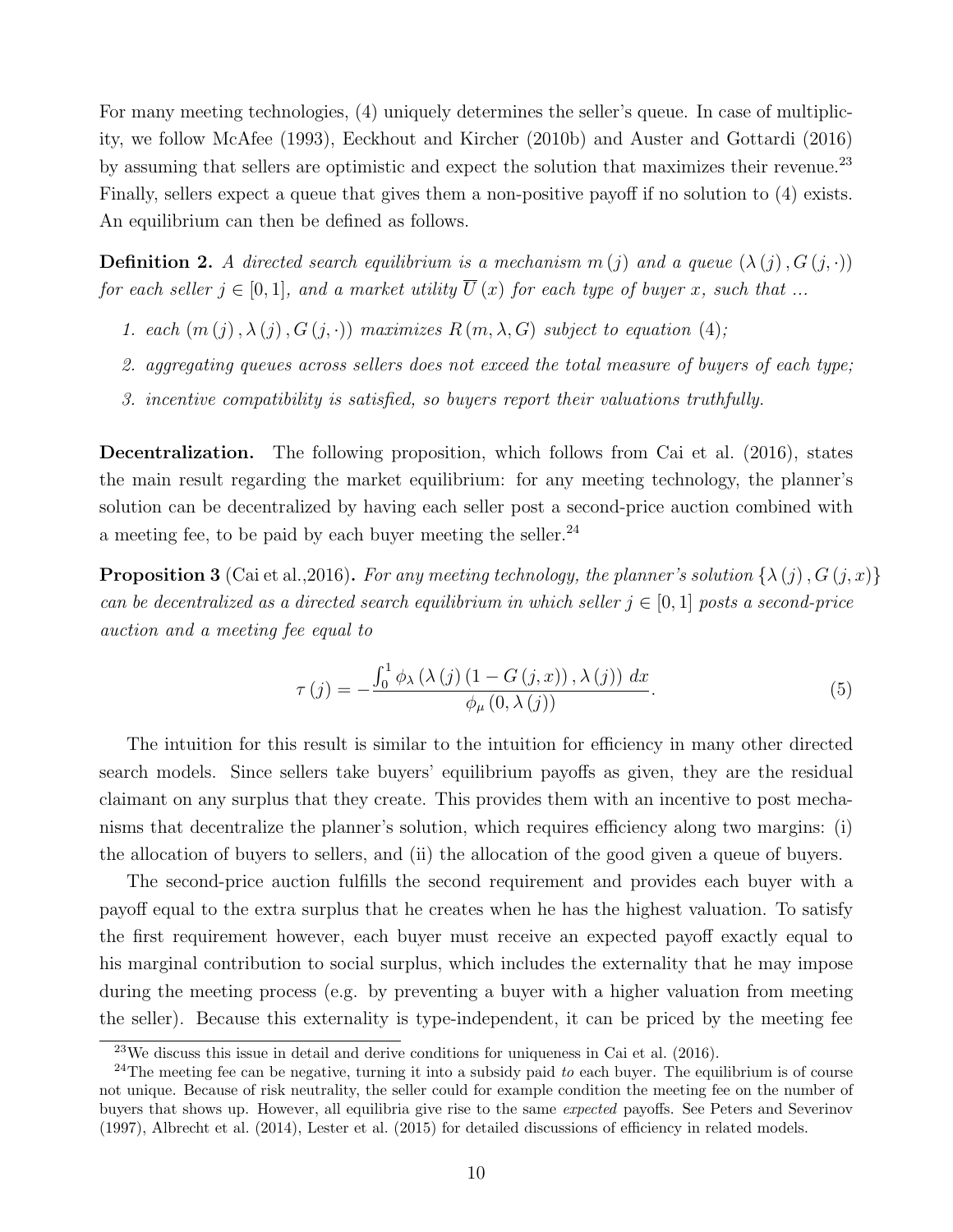(5), which equals (the negative of) the spillovers that a buyer imposes on other buyers (the numerator) conditional on the event that he meets a seller (the probability of which is given by the denominator).

Posted Prices versus Auctions. It is worth highlighting that the equilibrium mechanism nests two popular trading mechanisms as special cases. As we discuss in more detail in the next section, technologies that exhibit joint concavity give rise to meeting fees that are nonpositive. For a subset of those technologies, the equilibrium meeting fee is exactly zero, reducing the equilibrium mechanism to a *standard auction*. In contrast, when meetings are bilateral, the second-price auction does not generate any revenue and the meeting fees, which are then strictly positive, act as *posted prices*.

## 4 Categorization of Meeting Technologies

Bilateral meetings are well understood, but joint concavity is a novel condition and warrants discussion. To better understand this condition, we compare it in this section to two other properties of meeting technologies described in the literature, *invariance* and *non-rivalry*. We show that invariance is a sufficient (but not a necessary) condition, while non-rivalry is a necessary (but not a sufficient) condition. Figure 1 summarizes this discussion.



Figure 1: Venn Diagram of Meeting Technologies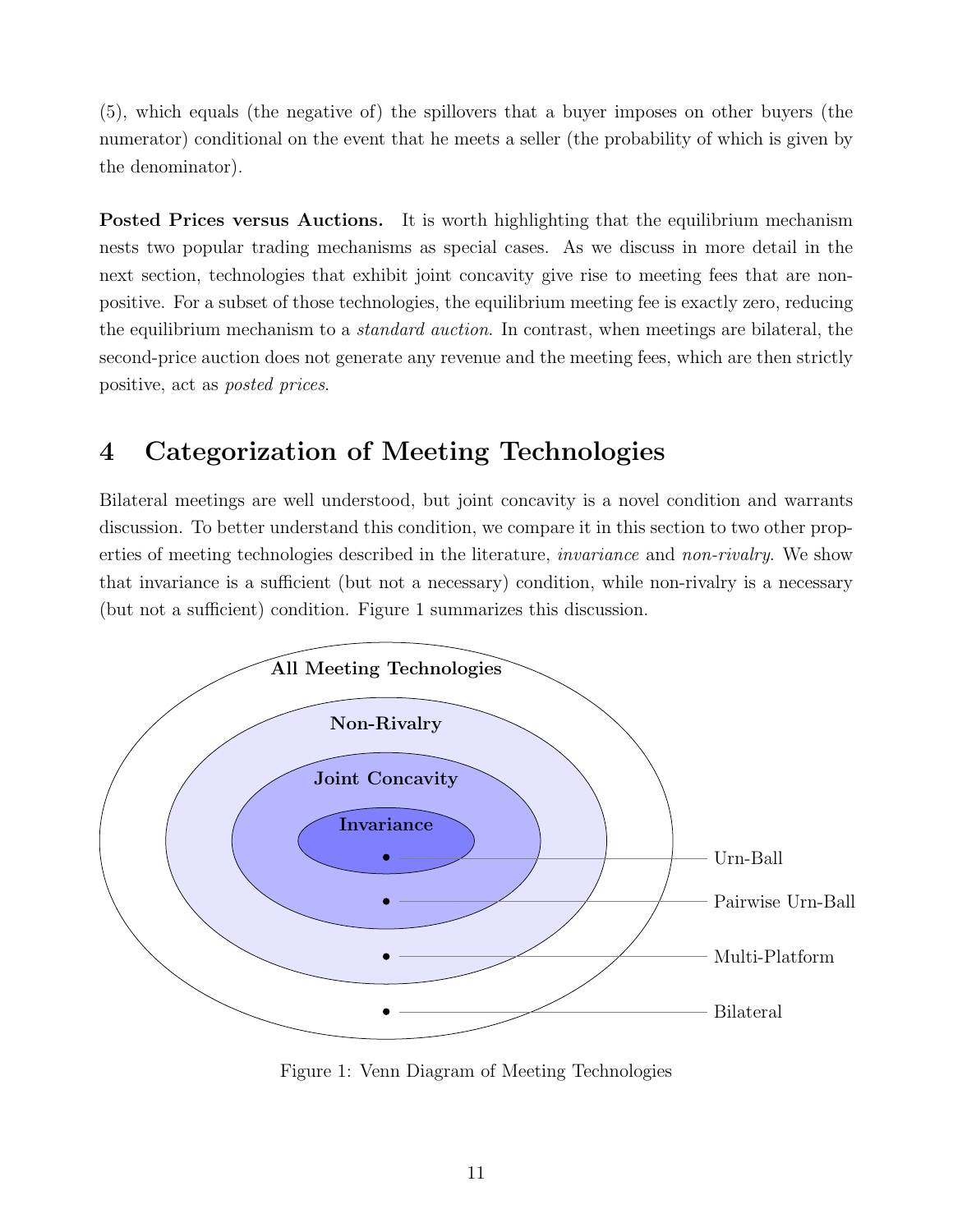Invariance. Introduced by Lester et al. (2015), an invariant technology is one in which the queue of blue buyers  $\mu$  at a seller is a sufficient statistic for the distribution of the number of meetings between blue buyers and that seller. Formally,

$$
\sum_{N=n}^{\infty} P_N(\lambda) \binom{N}{n} \left(\frac{\mu}{\lambda}\right)^n \left(1 - \frac{\mu}{\lambda}\right)^{N-n} = P_n(\mu),\tag{6}
$$

for all  $0 \leq \mu \leq \lambda < \infty$  and  $n \in \mathbb{N}_0$ . Perhaps the best-known example of an invariant technology is the urn-ball technology.<sup>25</sup> In Lemma 2, we establish that if (6) holds for  $n = 0$ , then it holds for all *n*. That is, invariance can alternatively be defined as the condition that the probability that a seller meets *at least one* of the  $\mu$  blue buyers is independent of the number of other buyers visiting the same submarket.

**Lemma 2.** *A meeting technology is invariant if and only if*  $\phi_{\lambda}(\mu, \lambda) = 0$  *for all*  $0 \le \mu \le \lambda < \infty$ *.* 

Using this lemma, it is easy to establish that invariance is a sufficient condition for joint concavity: if  $\phi_{\lambda} = 0$ , then  $\phi_{\mu\lambda} = \phi_{\lambda\lambda} = 0$  and joint concavity is (weakly) satisfied. In words, invariance implies that meetings between blue buyers and sellers are unaffected by the presence of other buyers in the submarket. Joint concavity therefore reduces to concavity in the measure of blue buyers, which is always satisfied.

In contrast, invariance is not necessary for joint concavity; the condition for joint concavity can hold without  $\phi_{\lambda}$ ,  $\phi_{\mu\lambda}$  or  $\phi_{\lambda\lambda}$  being zero. We prove this using the pairwise urn-ball technology: although this technology exhibits joint concavity, it is not invariant, as explained by Lester et al. (2015). Intuitively, when there are very few other buyers in the submarket, most buyer pairs consist of two blue types, making it likely that a seller will meet an even number of blue buyers. Adding additional other buyers to this submarket increases the probability that a buyer pair will consist of one blue and one other type, and that a seller will meet an odd number of blue buyers. This makes it more likely that a seller will meet at least one blue buyer, i.e.  $\phi_{\lambda} > 0$ , violating invariance.<sup>26</sup> The following proposition formalizes this.

Proposition 4. *Invariance implies joint concavity, but joint concavity does not imply invariance.*

Non-Rivalry. Eeckhout and Kircher (2010b) define a (purely) non-rival technology as one in which a buyer's probability to meet one of the sellers is not affected by the presence of other buyers in the market. We first establish that their definition is equivalent to  $\phi_{\mu\lambda}(0,\lambda) = 0$  for all  $0 \leq \lambda < \infty$ .

<sup>&</sup>lt;sup>25</sup>Recall that urn-ball implies  $\phi(\mu, \lambda) = 1 - e^{-\mu}$ . As discussed in Lester et al. (2015), a second example of an invariant technology is the geometric distribution  $P_n(\lambda) = \frac{\lambda^n}{(1+\lambda)^{n+1}}$ , which yields  $\phi(\mu, \lambda) = \frac{\mu}{1+\mu}$ .

<sup>&</sup>lt;sup>26</sup>We prove in the online appendix that  $\phi_{\lambda} \geq 0$  is a necessary but not a sufficient condition for joint concavity.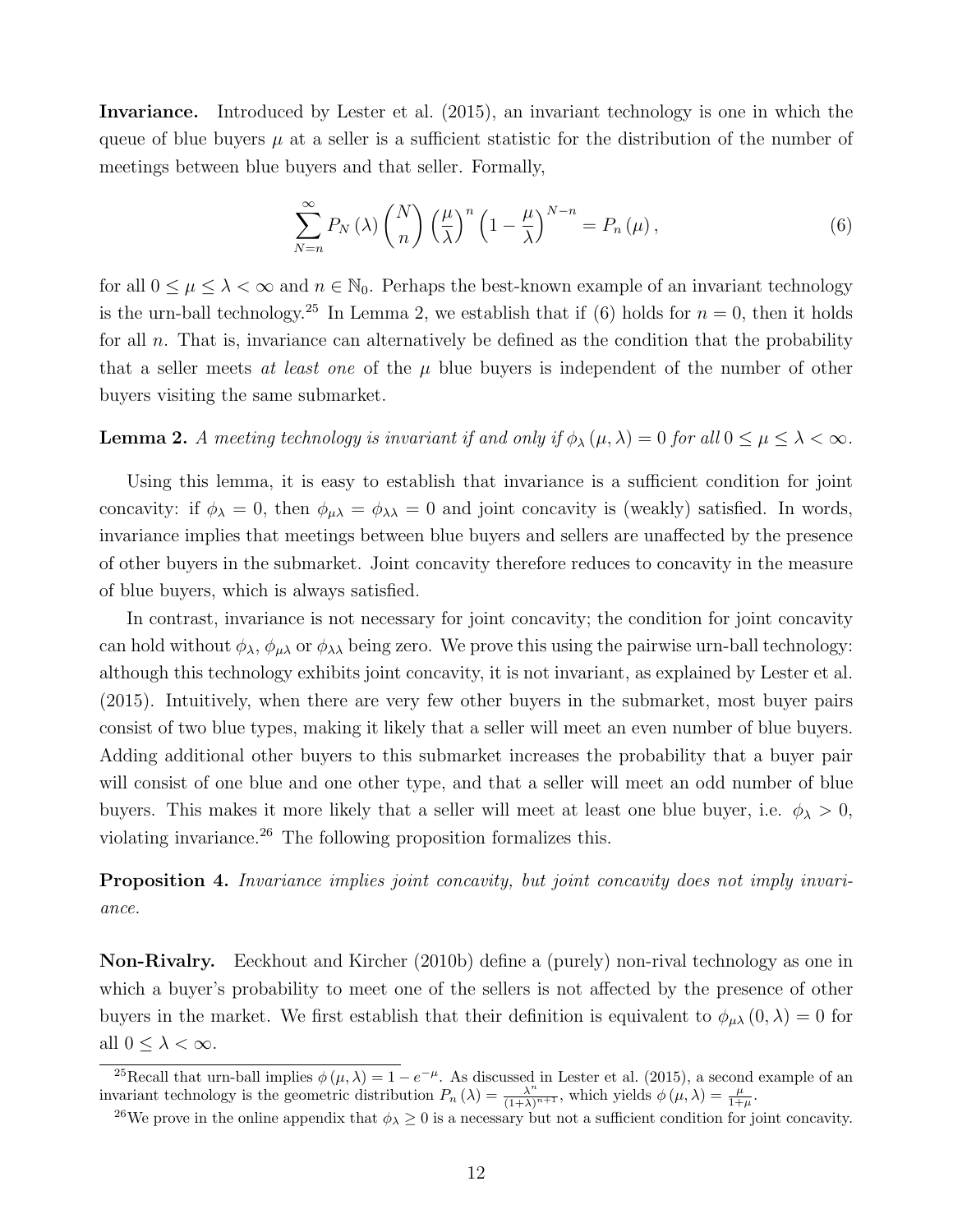**Lemma 3.** *A meeting technology is non-rival if and only if*  $\phi_{\mu\lambda}(0,\lambda) = 0$  *for all*  $0 \leq \lambda < \infty$ .

To understand this expression, recall that  $\phi(\mu, \lambda)$  represents the probability that a seller meets at least one blue buyer, which is clearly zero if  $\mu = 0$ . The partial derivative  $\phi_{\mu}(0, \lambda)$ captures how this changes if a single buyer (or more precisely, an arbitrarily small measure of buyers) in the queue becomes blue and must therefore equal the probability that this blue buyer succeeds in meeting the seller. Since meetings are type-independent, the same expression applies to all  $\lambda$  buyers in the queue, irrespective of how many of them are blue. Non-rivalry then says that this meeting probability should be independent of  $\lambda$ .

It is easy to verify that the above examples of technologies that exhibit joint concavity, i.e. urn-ball and pairwise urn-ball, both satisfy non-rivalry. This is not a coincidence. As the following proposition establishes, all technologies that exhibit joint concavity are non-rival. However, not all non-rival technologies exhibit joint concavity.

Proposition 5. *Joint concavity implies non-rivalry, but non-rivalry does not imply joint concavity.*

To understand why non-rivalry is a necessary condition for joint concavity, consider a submarket with an arbitrarily small measure of blue buyers, i.e.  $\mu \to 0$ . A seller's probability of meeting at least one blue buyer in this submarket then goes to zero,  $\phi(0,\lambda) = 0$ . Since this is the case irrespective of the queue  $\lambda$  of other buyers, the derivatives of all orders of  $\phi(0,\lambda)$ with respect to  $\lambda$  are zero as well. By (3), joint concavity then requires  $\phi_{\mu\lambda}(0,\lambda) = 0$ , which is exactly the condition for non-rivalry.

More generally, however, joint concavity requires that condition (3) is satisfied for any  $0 \leq \mu \leq \lambda$  and not just for  $\mu = 0$ . Hence, non-rivalry is not sufficient. The multi-platform technology is a good example. This technology is non-rival, because every buyer meets a seller with probability 1. However, this technology clearly does not satisfy joint concavity for sufficiently large  $\alpha$ , as it converges to a bilateral technology for  $\alpha \to 1$ . The proof of proposition 5 formalizes this and establishes that joint concavity is in fact violated for any  $\alpha > 0$ . Hence, non-rivalry does not imply joint concavity.<sup>27</sup>

### 5 Conclusion

We study an environment in which sellers compete for heterogeneous buyers by posting mechanisms. Buyers can direct their search to the mechanism that maximizes their expected payoff, but may experience frictions in meeting a particular seller. We derive necessary and sufficient

 $^{27}$ Joint with proposition 3, this result contradicts proposition 5 in Eeckhout and Kircher (2010b) which states that non-rivalry is a sufficient condition for a single market. The discrepancy originates in the fact that the proof of their proposition implicitly assumes invariance rather than non-rivalry when treating the trading probability for high-type buyers as independent of the queue of low-type buyers.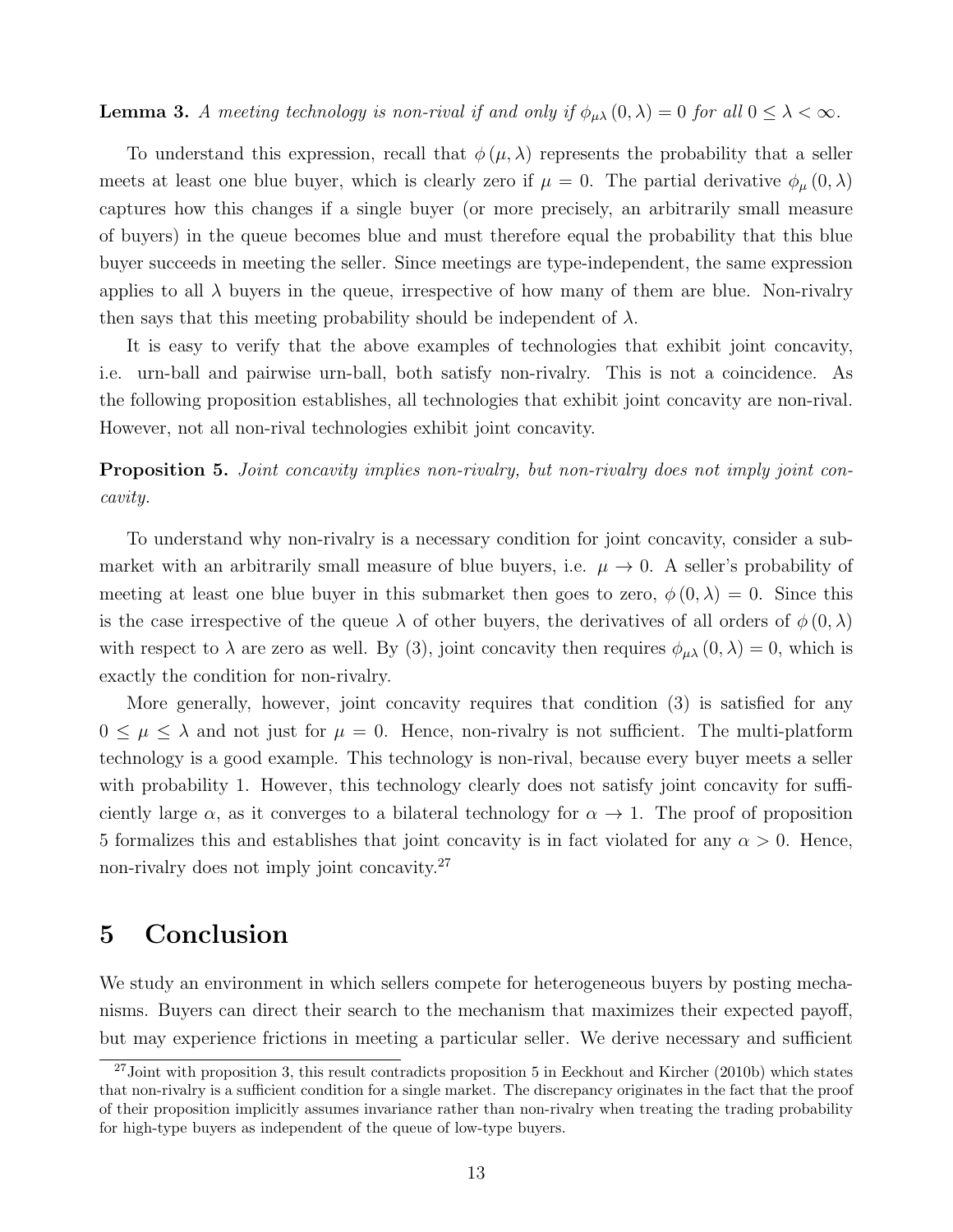conditions on the technology that governs these meetings under which either a separate submarket for each type of buyer or a single market with all agents are optimal. We find that perfect separation is the efficient equilibrium outcome if and only if meetings are bilateral, while perfect pooling is optimal if and only if the meeting technology satisfies a novel property, which we call "joint concavity."

### Appendix

**Proof of Lemma 1.** This result first appeared in Cai et al. (2016). For completeness, we also provide a short proof here. The maximum valuation at a seller who meets  $n \in \mathbb{N}_1$  buyers is an order statistic, distributed according to  $G<sup>n</sup>(x)$ . Taking the expectation over *x* and *n*, followed by integration by parts and using the Dominated Convergence Theorem to interchange summation and integration, yields

$$
S(\lambda, G) = \sum_{n=1}^{\infty} P_n(\lambda) \int_0^1 x dG^n(x) = \int_0^1 \left(1 - \sum_{n=0}^{\infty} P_n(\lambda) G^n(x)\right) dx.
$$

The result then follows because the rightmost integrand equals  $\phi(\lambda(1-G(x)),\lambda)$ .

Proof of Proposition 1. Part 1 (bilateral meetings imply perfect separation): Eeckhout and Kircher (2010b) demonstrate sufficiency for two types of buyers; we extend their result to arbitrary distributions. We do so in two steps: (i) buyers with different valuations must belong to different submarkets, and (ii) buyers with the same valuation must belong to the same submarket.

For (i), suppose that there exists a submarket with a measure *s* of sellers and a queue  $(\lambda, G)$ . Because of lemma 1 and the fact that meetings are bilateral, the surplus created in this submarket equals

$$
sS\left(\lambda, G\right) = sP_1\left(\lambda\right) \int_0^1 \left(1 - G\left(x\right)\right) \, dx. \tag{7}
$$

Now suppose the planner would decompose this submarket into a separate submarket for each type of buyer *x*, allocating the *s* sellers according to a distribution  $H(x)$ . Let  $\widehat{\lambda}(x) = \lambda \frac{dG(x)}{dH(x)}$ denote the queue length in submarket *x*. A seller in this submarket then creates a surplus  $P_1\left(\widehat{\lambda}(x)\right)x$ , such that surplus across all submarkets equals

$$
s\int_0^1 P_1\left(\widehat{\lambda}\left(x\right)\right)x\,dH\left(x\right). \tag{8}
$$

Clearly, if the planner chooses  $H(x) = G(x)$ , then  $\hat{\lambda}(x) = \lambda$  for all *x* and surpluses (7) and (8) are equal to each other. In that case, the marginal value of a seller in submarket *x* equals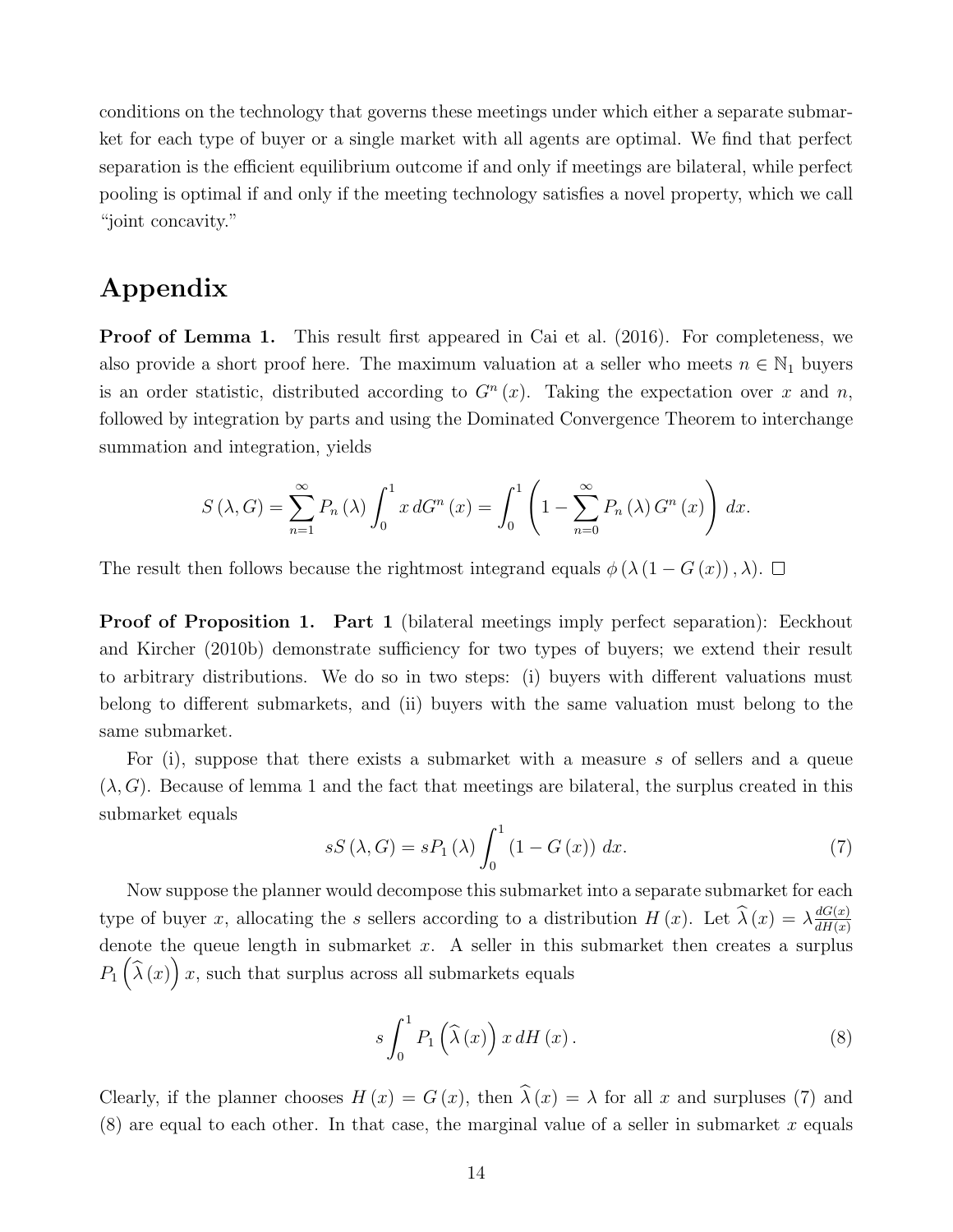$(P_1(\lambda) - \lambda P'_1(\lambda)) x$ . This value is increasing in *x*, which means that the allocation of sellers is suboptimal and surplus  $(8)$  can be increased by sending some sellers to different submarkets. Since  $P_1(\lambda)$  is concave,  $P_1(\lambda) - \lambda P_1'(\lambda)$  is increasing in  $\lambda$ , and the planner can increase surplus by allocating relatively more sellers to the submarkets in which buyers have high valuations.

For (ii), suppose that there are two submarkets for buyers with valuation x. Let  $s_i$  and  $\lambda_i$ respectively denote the measure of sellers and the queue length in submarket  $i \in \{1, 2\}$ . By the strict concavity of  $P_1(\lambda)$ , merging the two submarkets then increases surplus:

$$
xs_1P_1(\lambda_1) + xs_2P_1(\lambda_2) < x(s_1 + s_2)P_1\left(\frac{s_1\lambda_1 + s_2\lambda_2}{s_1 + s_2}\right).
$$

Part 2 (perfect separation implies bilateral meetings): We prove this result in two steps. We first prove that (i) if  $P_0(\lambda)$  is not convex, then the planner may create multiple submarkets, even when all buyers are homogeneous, and (ii) if  $P_0(\lambda)$  is convex and, for some  $\Lambda > 0$ ,  $P_0(\Lambda)$  +  $P_1(\Lambda)$  < 1, then there exists a two-type distribution of buyers such that perfect separation is not optimal.<sup>28</sup>

For (i), if  $P_0(\lambda)$  is not convex, then by definition there exist *s*,  $\lambda_1$ , and  $\lambda_2$  such that

$$
sP_0(\lambda_1) + (1 - s)P_0(\lambda_2) < P_0(s\lambda_1 + (1 - s)\lambda_2). \tag{9}
$$

Now, let the market be populated by a measure 1 of sellers and a measure  $s\lambda_1 + (1 - s)\lambda_2$  of buyers with valuation 1. A single market with all agents generates surplus  $1-P_0(s\lambda_1+(1-s)\lambda_2)$ . However, the surplus generated by two submarkets—one with  $s$  sellers and  $s\lambda_1$  buyers and the other one with the remaining buyers and sellers—equals  $s(1 - P_0(\lambda_1)) + (1 - s)(1 - P_0(\lambda_2)),$ which is higher because of (9).

For (ii), let the market be populated by a measure 1 of sellers, a measure  $b_1$  of buyers with valuation  $x_1$ , and a measure  $b_2$  of buyers with valuation  $x_2$ , satisfying  $b_1 + b_2 = \Lambda$  and  $x_2 > x_1$ . We will prove the claim by contradiction. Suppose the planner fully separates the two types of buyers and optimally allocates  $s_i$  sellers to the submarket for valuation  $x_i$ , where  $s_1 + s_2 = 1$ . Define queue lengths  $\lambda_i = \frac{b_i}{s_i}$ .

Let now a measure  $\varepsilon$  of buyers with valuation  $x_1$  and an equally large measure of buyers with valuation  $x_2$  swap submarket, such that—in both submarkets—the queue lengths stay the same, but the composition of types becomes marginally more diverse. Again by lemma 1, social

<sup>&</sup>lt;sup>28</sup>Of course, if  $P_0(\Lambda) + P_1(\Lambda) < 1$ , then—by continuity—there exists a small neighborhood of  $\Lambda$  for which  $P_0 + P_1 < 1.$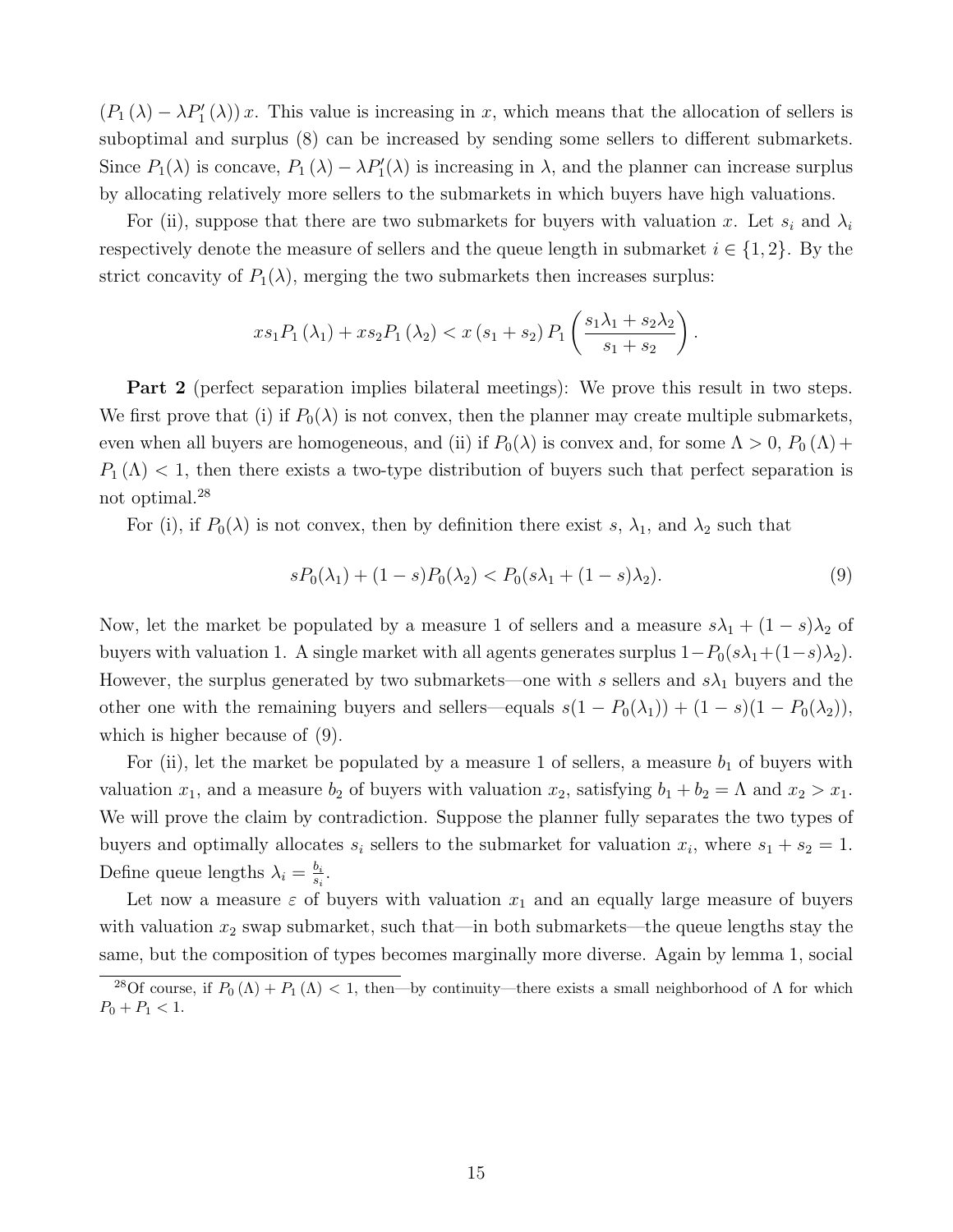surplus of this new allocation equals

$$
\mathcal{S}(\varepsilon) = s_2 \left[ (x_2 - x_1) \phi \left( \frac{b_2 - \varepsilon}{s_2}, \lambda_2 \right) + x_1 \phi (\lambda_2, \lambda_2) \right] + s_1 \left[ (x_2 - x_1) \phi \left( \frac{\varepsilon}{s_1}, \lambda_1 \right) + x_1 \phi (\lambda_1, \lambda_1) \right].
$$
 (10)

Clearly,  $\varepsilon = 0$  corresponds to perfect separation. For this to be the optimal allocation, it must be the case that  $\mathcal{S}(\varepsilon) \leq \mathcal{S}(0)$  for all  $\varepsilon > 0$ . Hence, a necessary condition is that  $\mathcal{S}'(0) \leq 0$ . Differentiating equation (10) and evaluating at  $\varepsilon = 0$  gives

$$
S'(0) = (x_2 - x_1) (\phi_{\mu} (0, \lambda_1) - \phi_{\mu} (\lambda_2, \lambda_2)). \tag{11}
$$

For  $x_1 \rightarrow x_2$ , the economy converges to the case in which all buyers are homogeneous. Because of the convexity of  $P_0(\lambda)$ , there will be a single market with all agents in this limit. That is,  $\lambda_1 \to \Lambda$  and  $\lambda_2 \to \Lambda$ , such that equation (11) converges to

$$
S'(0) = (x_2 - x_1) (\phi_{\mu} (0, \Lambda) - \phi_{\mu} (\Lambda, \Lambda)).
$$
 (12)

*,*

Note that

$$
\phi_{\mu}(\mu,\lambda) = \sum_{n=1}^{\infty} \frac{n P_n(\lambda)}{\lambda} \left(1 - \frac{\mu}{\lambda}\right)^{n-1}
$$

This implies that

$$
\frac{1}{x_2 - x_1} \mathcal{S}'\left(0\right) = \sum_{n=2}^{\infty} \frac{n P_n(\Lambda)}{\Lambda} \ge \sum_{n=2}^{\infty} \frac{2 P_n(\Lambda)}{\Lambda} = \frac{2\left(1 - P_0\left(\Lambda\right) - P_1\left(\Lambda\right)\right)}{\Lambda} > 0,
$$

where the last strict inequality is by assumption. Hence, when  $x_1$  is sufficiently close to  $x_2$ , perfect separation is not optimal and social surplus can be increased by slightly mixing the submarkets.  $\square$ 

**Proof of Proposition 2. Part 1** (joint concavity implies perfect pooling): To prove this result, suppose that there are two submarkets, indexed by  $i \in \{1, 2\}$ , consisting of  $s_i > 0$  sellers who each have a queue  $(\lambda_i, G_i)$ . By lemma 1, total surplus across the two submarkets is equal to

$$
s_{1} \int_{0}^{1} \phi\left(\lambda_{1}\left(1 - G_{1}\left(x\right)\right), \lambda_{1}\right) dx + s_{2} \int_{0}^{1} \phi\left(\lambda_{2}\left(1 - G_{2}\left(x\right)\right), \lambda_{2}\right) dx.
$$
 (13)

We show a higher surplus can be generated by merging the two submarkets, creating one market with  $s_0 = s_1 + s_2$  sellers, each with a queue  $\lambda_0 = \frac{s_1 \lambda_1 + s_2 \lambda_2}{s_1 + s_2}$  of buyers whose valuations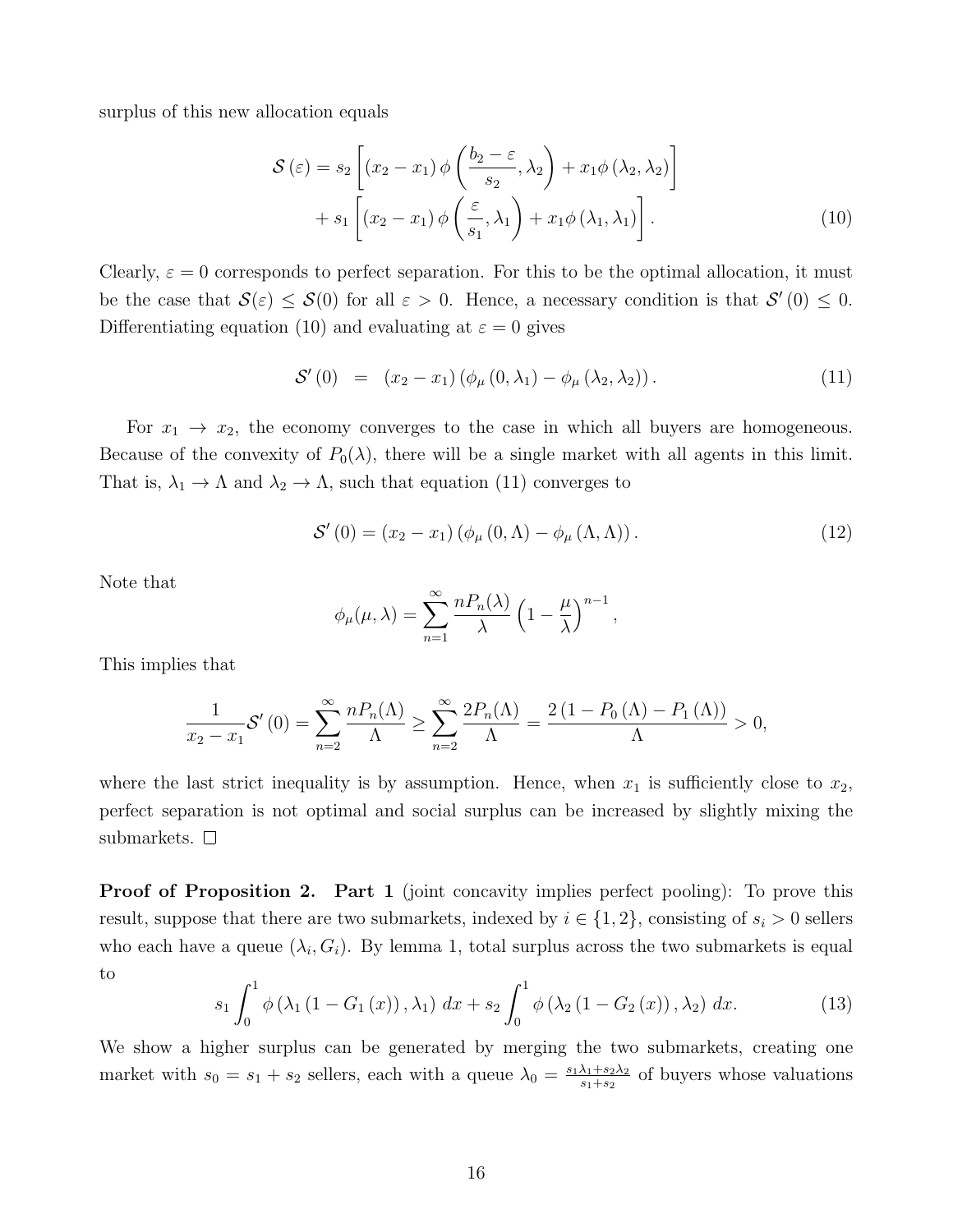are distributed according to

$$
G_0(x) = \frac{s_1 \lambda_1 G_1(x) + s_2 \lambda_2 G_2(x)}{s_1 \lambda_1 + s_2 \lambda_2}.
$$

Again by lemma 1, this combined market will create a surplus  $s_0 \int_0^1 \phi(\lambda_0 (1 - G_0(x)), \lambda_0) dx$ , which is larger than (13) because concavity of  $\phi(\mu, \lambda)$  implies that

$$
s_1\phi(\mu_1, \lambda_1) + s_2\phi(\mu_2, \lambda_2) \leq s_0\phi\left(\frac{s_1\mu_1 + s_2\mu_2}{s_1 + s_2}, \frac{s_1\lambda_1 + s_2\lambda_2}{s_1 + s_2}\right).
$$

Hence, a single market is optimal for technologies that exhibit joint concavity.

**Part 2** (perfect pooling implies joint concavity): We prove this result by showing that if  $\phi$  is not concave, there exists a two-type distribution of buyers such that one market is not optimal. Note that if  $\phi$  is not concave, then—by the definition of concavity—there exist values  $\alpha$ ,  $\mu_1$ ,  $\mu_2$ ,  $\lambda_1$  and  $\lambda_2$ , such that

$$
\alpha\phi(\mu_1, \lambda_1) + (1 - \alpha)\phi(\mu_2, \lambda_2) > \phi(\mu_0, \lambda_0),\tag{14}
$$

where  $\mu_0 = \alpha \mu_1 + (1 - \alpha)\mu_2$  and  $\lambda_0 = \alpha \lambda_1 + (1 - \alpha)\lambda_2$ .

Consider now a market in which buyers' valuations are either  $x_1$  or  $x_2$ , with  $0 < x_1 < x_2$ . Set the measure of high-type buyers equal to  $\mu_0$  and the measure of low-type buyers equal to  $\lambda_0 - \mu_0$ , while maintaining the assumption that the measure of sellers equals 1. Then by Lemma 1, the social surplus of creating a single market is  $S_1 = (x_2 - x_1)\phi(\mu_0, \lambda_0) + x_1\phi(\lambda_0, \lambda_0)$ .

Now, decompose the single market into two submarkets  $A$  and  $B$ , with seller measures  $\alpha$ and  $1-\alpha$ , total queue lengths  $\lambda_1$  and  $\lambda_2$ , and high-type queue lengths  $\mu_1$  and  $\mu_2$ , respectively.<sup>29</sup> The social surplus per seller for the two submarkets is

$$
S_2^A = (x_2 - x_1)\phi(\mu_1, \lambda_1) + x_1\phi(\lambda_1, \lambda_1)
$$
  

$$
S_2^B = (x_2 - x_1)\phi(\mu_2, \lambda_2) + x_1\phi(\lambda_2, \lambda_2)
$$

and total surplus across the two submarkets equals  $S_2 = \alpha S_2^A + (1 - \alpha) S_2^B$ .

In the limit  $x_1 \to 0$ , the two submarkets create more surplus than the single market, i.e.  $S_2 > S_1$ , if and only if

$$
x_2(\alpha\phi(\mu_1,\lambda_1)+(1-\alpha)\phi(\mu_2,\lambda_2))>x_2\phi(\mu_0,\lambda_0),
$$

which holds because it is exactly equation  $(14)$ . Hence, joint concavity is a necessary condition for a single market.  $\square$ 

<sup>&</sup>lt;sup>29</sup>This is possible because  $\mu_0 = \alpha \mu_1 + (1 - \alpha)\mu_2$  and  $\lambda_0 = \alpha \lambda_1 + (1 - \alpha)\lambda_2$ .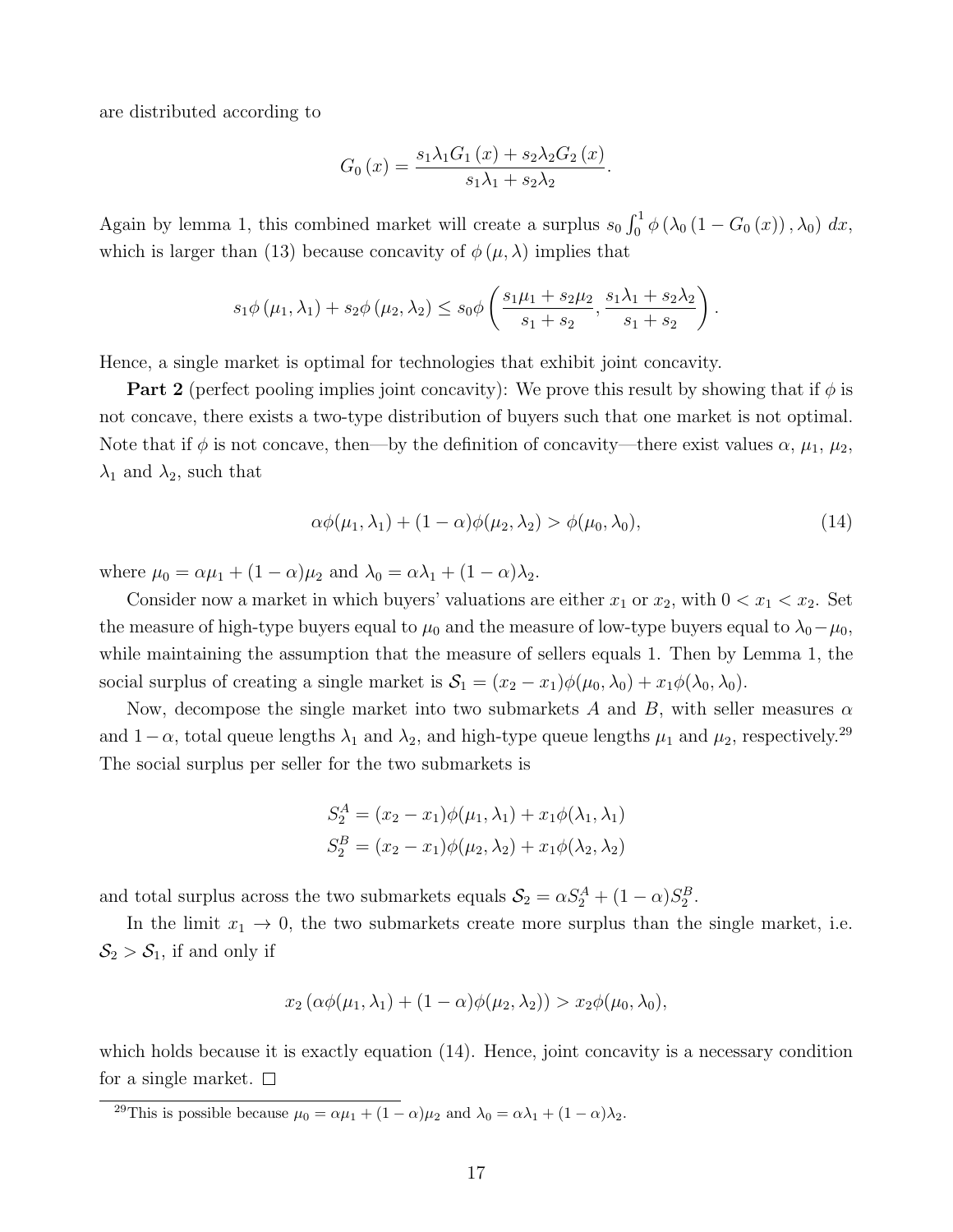**Proof of Proposition 3.** This result follows from Cai et al. (2016). For completeness, we provide a short proof here, while referring to their paper for additional detail. The proof consists of two parts. First, we consider a seller who can choose the length and composition of his queue directly in a competitive market ("relaxed maximization problem"). By the first welfare theorem, the equilibrium in this market is Pareto optimal, which necessarily implies that it maximizes social net output as there is only one consumption good. Subsequently, we establish that a seller who posts the proposed equilibrium mechanism to attract an endogenously determined queue of buyers ("constrained maximization problem") implements the same solution.

**Part 1** (relaxed maximization problem): For a given market utility function  $\overline{U}(x)$ , a seller chooses the queue  $(\lambda, G)$  that maximizes his expected payoff, which equals the difference between surplus  $S(\lambda, G)$  and the expected payoff that the seller has to offer to each of the buyers. That is,

$$
\int_0^1 \phi\left(\lambda\left(1-G\left(z\right)\right),\lambda\right) dz - \int_0^1 \overline{U}\left(z\right) d\lambda G(z).
$$

Because the seller takes the market utility function as given, he is a residual claimant on any extra surplus that he creates. Hence, the seller will compare the marginal cost  $\overline{U}(x)$  of attracting a buyer with valuation x to this buyer's marginal contribution to surplus  $T(x)$ . To calculate *T*(*x*), increase the measure of buyers with values around *x*, formally [*x, x* +  $\Delta x$ ], by  $\varepsilon$  and denote the new market tightness and buyer value distribution as  $\lambda'$  and  $G'$  respectively. That is,  $\lambda' = \lambda + \varepsilon$ , while  $\lambda'(1 - G'(z)) = \lambda(1 - G(z))$  for  $z > x$  and  $\lambda'(1 - G'(z)) = \lambda(1 - G(z)) + \varepsilon$ for  $z < x$ . By Lemma 1, the average contribution to surplus by buyers with values around x is

$$
\frac{S(\lambda', G') - S(\lambda, G)}{\varepsilon} = \frac{1}{\varepsilon} \left( \int_0^x \phi(\lambda(1 - G(x)) + \varepsilon, \lambda + \varepsilon) - \phi(\lambda(1 - G(x)), \lambda) \right) + \frac{1}{\varepsilon} \left( \int_x^1 \phi(\lambda(1 - G(x)), \lambda + \varepsilon) - \phi(\lambda(1 - G(x)), \lambda) \right)
$$

Let  $\varepsilon \to 0$ , then the above equation converges to

$$
T(x) = \int_0^1 \phi_\lambda \left( \lambda \left( 1 - G\left( z \right) \right), \lambda \right) \, dz + \int_0^x \phi_\mu \left( \lambda \left( 1 - G\left( z \right) \right), \lambda \right) \, dz. \tag{15}
$$

The solution to the relaxed maximization problem must therefore satisfy

$$
\overline{U}(x) \ge T(x) \text{ for all } x, \text{ with equality for all } x \in \text{supp } G \tag{16}
$$

Part 2 (constrained maximization problem): Consider now a seller who posts a second-price auction and a meeting fee  $\tau$ , attracting a queue  $(\lambda, G)$ . A buyer with valuation x in the support of *G* meets the seller together with  $n-1$  other buyers with probability  $\frac{nP_n(\lambda)}{\lambda}$ .<sup>30</sup> Hence, he

 $30$ See Eeckhout and Kircher (2010b) or Lester et al. (2015).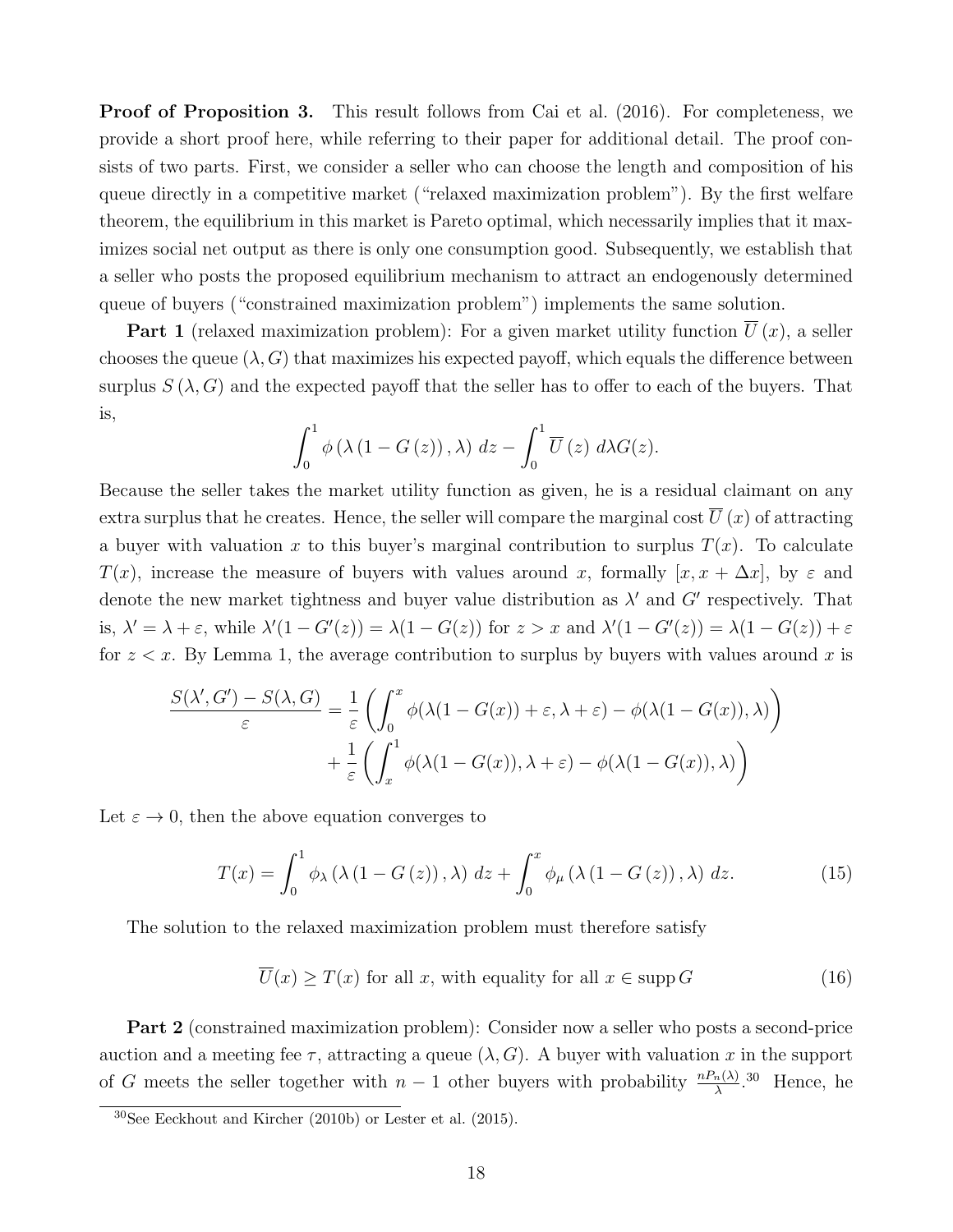pays the meeting fee  $\tau$  with probability  $\frac{1}{\lambda} \sum_{n=1}^{\infty} n P_n(\lambda) = \phi_{\mu}(0, \lambda)$  and trades with probability 1  $\frac{1}{\lambda} \sum_{n=1}^{\infty} n P_n(\lambda) G(x)^{n-1} = \phi_\mu(\lambda(1 - G(x)), \lambda)$ . As a result, his expected payoff is

$$
U(x, \tau, \lambda, G) = -\phi_{\mu}(0, \lambda)\tau + \int_0^x \phi_{\mu}(\lambda(1 - G(y)), \lambda) dy,
$$
\n(17)

where the second term is the payoff from the auction, which—by standard results in auction theory—equals the integral over the trading probabilities (see e.g. Peters, 2013). A queue  $(\lambda, G)$ is therefore compatible with an auction with fee  $\tau$  if and only if

 $\overline{U}(x) \ge U(x, \tau, \lambda, G)$  for all *x*, with equality for all  $x \in \text{supp } G$  (18)

Clearly, if a queue  $(\lambda, G)$  satisfies (16), then by setting the entry fee  $\tau$  in equation (17) equal to

$$
\tau = -\frac{\int_0^1 \phi_\lambda \left( \lambda \left( 1 - G\left( x \right) \right), \lambda \right) \, dx}{\phi_\mu \left( 0, \lambda \right)},
$$

it also satisfies (18). Therefore, any queue chosen by an unconstrained seller who can buy queues directly at a price  $\overline{U}(x)$  is also compatible with an auction with an entry fee.  $\Box$ 

**Proof of Lemma 2.** Part 1 (invariance implies  $\phi_{\lambda} = 0$ ): Evaluating the definition of invariance (6) in  $n = 0$  yields

$$
\sum_{N=0}^{\infty} P_N(\lambda) \left( 1 - \frac{\mu}{\lambda} \right)^N = P_0(\mu).
$$
 (19)

The left-hand side of this equation is  $1 - \phi(\mu, \lambda)$  and the right-hand side is independent of  $\lambda$ . Hence,  $\phi_{\lambda}(\mu, \lambda) = 0$  for all  $0 \le \mu \le \lambda < \infty$ .

**Part 2** ( $\phi_{\lambda} = 0$  implies invariance): Note that  $\phi_{\lambda}(\mu, \lambda) = 0$  for all  $0 \le \mu \le \lambda < \infty$  implies that  $\phi(\mu, \lambda) = \phi(\mu, \mu)$ . By equation (1),  $\phi(\mu, \mu) = 1 - P_0(\mu)$ . Consequently, equation (19) must hold for all  $0 \leq \mu \leq \lambda < \infty$ . By standard results from analytic function theory (see e.g. Ahlfors, 1979, p.32), we can differentiate both sides of this equation *n* times with respect to  $\mu$ , which yields

$$
\sum_{N=n}^{\infty} \frac{N!}{(N-n)!} P_N(\lambda) \left(-\frac{1}{\lambda}\right)^n \left(1 - \frac{\mu}{\lambda}\right)^{N-n} = P_0^{(n)}(\mu),\tag{20}
$$

for all  $0 \le \mu \le \lambda < \infty$ . For  $\mu = \lambda$ , this gives  $P_0^{(n)}(\mu) = \frac{n!}{(-\mu)^n} P_n(\mu)$ . Substitute this into the right hand side of equation (20) and rearrange the term  $\frac{n!}{(-\mu)^n}$  to the left hand side gives (6). Hence,  $\phi_{\lambda} = 0$  implies invariance.  $\square$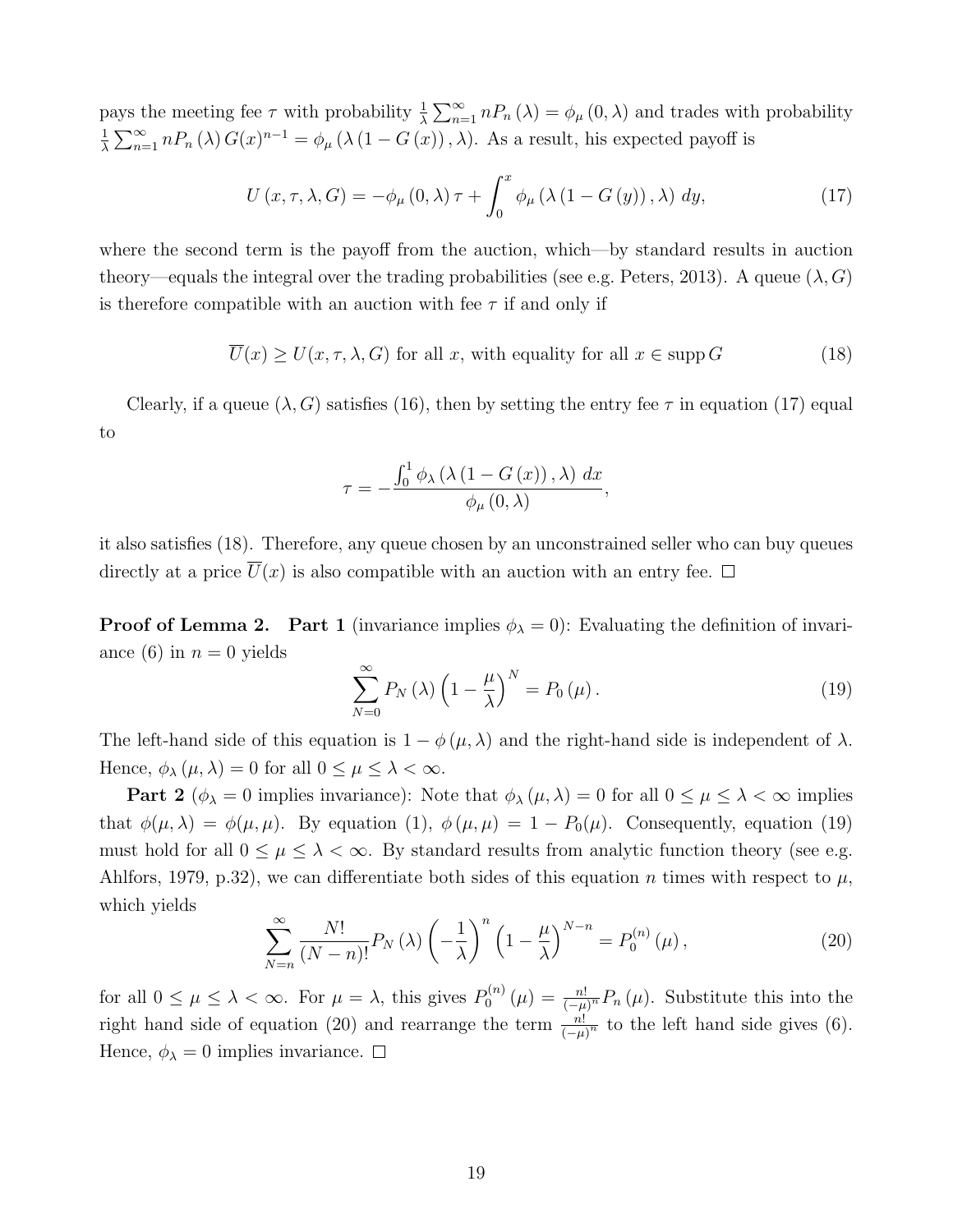Proof of Proposition 4. Part 1 (invariance implies joint concavity): This result follows immediately from lemma 2:  $\phi_{\lambda}(\mu, \lambda) = 0$  for all  $0 \leq \mu \leq \lambda < \infty$  implies that  $\phi_{\lambda\lambda}(\mu, \lambda) =$  $\phi_{\mu\lambda}(\mu,\lambda) = 0$  for all  $0 \le \mu \le \lambda < \infty$ , which in turn implies that equation (3) is satisfied.

Part 2 (joint concavity does not imply invariance): Consider the pairwise urn-ball technology, which satisfies  $\phi(\mu, \lambda) = 1 - e^{-\mu \left(1 - \frac{1}{2}\frac{\mu}{\lambda}\right)}$ . Since  $1 - e^{-y}$  is an increasing, concave function, a sufficient condition for  $\phi(\mu, \lambda)$  to be concave is that the map  $(\mu, \lambda) \to \mu(1 - \frac{1}{2})$  $\frac{\mu}{\lambda}$ ) is concave.<sup>31</sup> The Hessian of this map is indeed negative semi-definite. However, the technology is not invariant, as

$$
\phi_{\lambda}(\mu,\lambda) = \frac{1}{2} \frac{\mu^2}{\lambda^2} e^{-\mu \left(1 - \frac{1}{2}\frac{\mu}{\lambda}\right)} > 0.
$$

Hence, joint concavity does not imply invariance.  $\Box$ 

**Proof of Lemma 3.** As shown by Lester et al. (2015), non-rivalry is satisfied if and only if  $\frac{\partial}{\partial \lambda}$ 1  $\frac{1}{\lambda} \sum_{n=1}^{\infty} n P_n(\lambda) = 0$ , for all  $0 \leq \lambda < \infty$ . The desired result then follows directly from observing that  $\phi_{\mu}(0, \lambda) = \frac{1}{\lambda} \sum_{n=1}^{\infty} n P_n(\lambda)$ .

**Proof of Proposition 5. Part 1** (joint concavity implies non-rivalry): For any meeting technology,  $\phi(0,\lambda) = 0$  for all  $0 \leq \lambda < \infty$ , i.e. the probability of meeting a blue buyer is zero if  $\mu = 0$ , irrespective of the value of  $\lambda$ . This implies that  $\frac{\partial^n}{\partial \lambda^n} \phi(0, \lambda) = 0$  for all  $n \in \mathbb{N}_1$ .

Suppose now that a technology does not satisfy non-rivalry, i.e.  $\phi_{\mu\lambda}(0,\lambda) \neq 0$ . Then

$$
\phi_{\mu\mu}(0,\lambda)\,\phi_{\lambda\lambda}(0,\lambda)-\phi_{\mu\lambda}^{2}(0,\lambda)<\phi_{\mu\mu}(0,\lambda)\,\phi_{\lambda\lambda}(0,\lambda)=0,
$$

i.e.  $\phi$  does not exhibit joint concavity. Hence, joint concavity implies non-rivalry.

Part 2 (non-rivalry does not imply joint concavity): Consider the multi-platform technology. Starting from the expression for  $\phi(\mu, \lambda)$  for this technology, one can derive

$$
\phi_{\mu\lambda} = -\left(1 - e^{-\frac{\lambda\mu}{(1-\alpha)(\lambda+\alpha)}} - \frac{\lambda\mu}{(1-\alpha)(\lambda+\alpha)}e^{-\frac{\lambda\mu}{(1-\alpha)(\lambda+\alpha)}}\right)\frac{\alpha}{(\lambda+\alpha)^2} \le 0,
$$

which equals 0 (only) for  $\mu = 0$ . Hence, the multi-platform technology is non-rival.

Further, we get

$$
\phi_{\lambda} = -\left(1 - e^{-\frac{\lambda\mu}{(1-\alpha)(\lambda+\alpha)}}\right) \frac{\mu\alpha}{\left(\lambda+\alpha\right)^2},
$$

which is strictly negative for all  $0 < \mu \leq \lambda < \infty$  and  $\alpha > 0$ . As we show in the online appendix,  $\phi_{\lambda} \geq 0$  is a necessary condition for joint concavity. Hence, the multi-platform technology does not exhibit this property.  $\square$ 

 $31$ See, for example, Theorem 5.1 in Rockafellar (1970, p.32).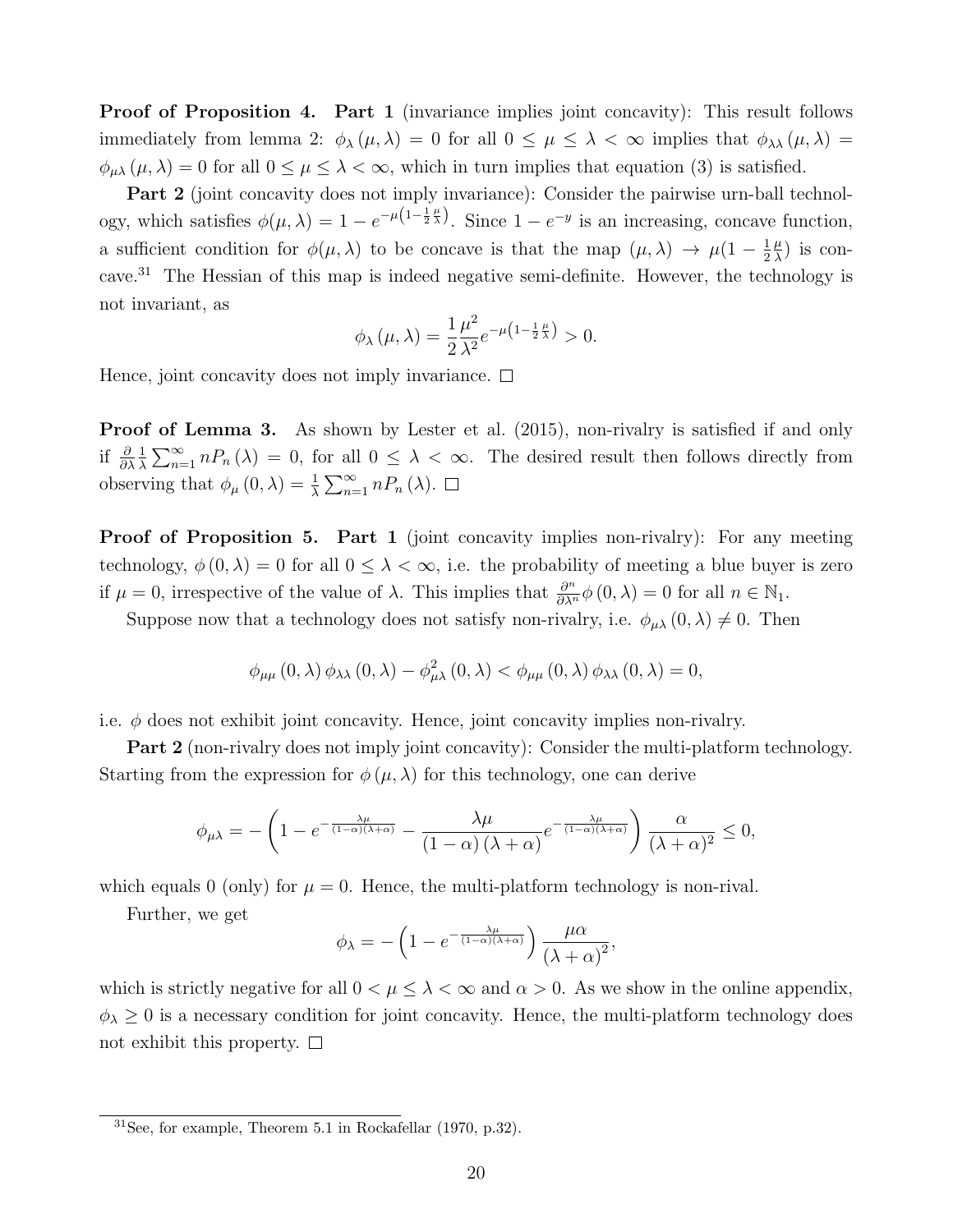### References

- Ahlfors, L. (1979). *Complex Analysis*. McGraw-Hill.
- Albrecht, J. W., Gautier, P. A., and Vroman, S. B. (2006). Equilibrium directed search with multiple applications. *Review of Economic Studies*, 73:869–891.
- Albrecht, J. W., Gautier, P. A., and Vroman, S. B. (2014). Efficient entry with competing auctions. *American Economic Review*, 104(10):3288–3296.
- Albrecht, J. W., Gautier, P. A., and Vroman, S. B. (2016). Directed search in the housing market. *Review of Economic Dynamics*, 19:218–231.
- Auster, S. and Gottardi, P. (2016). Competing mechanisms in markets for lemons. mimeo.
- Burdett, K., Shi, S., and Wright, R. (2001). Pricing and matching with frictions. *Journal of Political Economy*, 109:1060–1085.
- Butters, G. (1977). Equilibrium distributions of sales and advertising prices. *Review of Economic Studies*, 44(3):465–491.
- Cai, X. (2016). Entry efficiency and the meeting technology. mimeo.
- Cai, X., Gautier, P. A., and Wolthoff, R. P. (2016). Meetings and mechanisms. mimeo.
- Delacroix, A. and Shi, S. (2013). Pricing and signaling with frictions. *Journal of Economic Theory*, 148:1301–1332.
- Delacroix, A. and Shi, S. (2016). Should buyers or sellers organize trade in a frictional market? mimeo.
- Eeckhout, J. and Kircher, P. (2010a). Sorting and decentralized price competition. *Econometrica*, 78:539–574.
- Eeckhout, J. and Kircher, P. (2010b). Sorting vs screening search frictions and competing mechanisms. *Journal of Economic Theory*, 145:1354–1385.
- Epstein, L. and Peters, M. (1999). A revelation principle for competing mechanisms. *Journal of Economic Theory*, 88(1):119–161.
- Fraja, G. D. and Sákovics, J. (2001). Walras retrouvé: Decentralized trading mechanisms and the competitive price. *Journal of Political Economy*, 109(4):pp. 842–863.
- Galenianos, M. and Kircher, P. (2009). Directed search with multiple job applications. *Journal of Economic Theory*, 114:445–471.
- Gautier, P. A. and Holzner, C. (2014). Maximum matching in the labor market under incomplete information. mimeo.
- Gautier, P. A., Moraga-Gonzalez, J. L., and Wolthoff, R. P. (2016). Search costs and efficiency: Do unemployed workers search enough? *European Economic Review*, 84:123–139.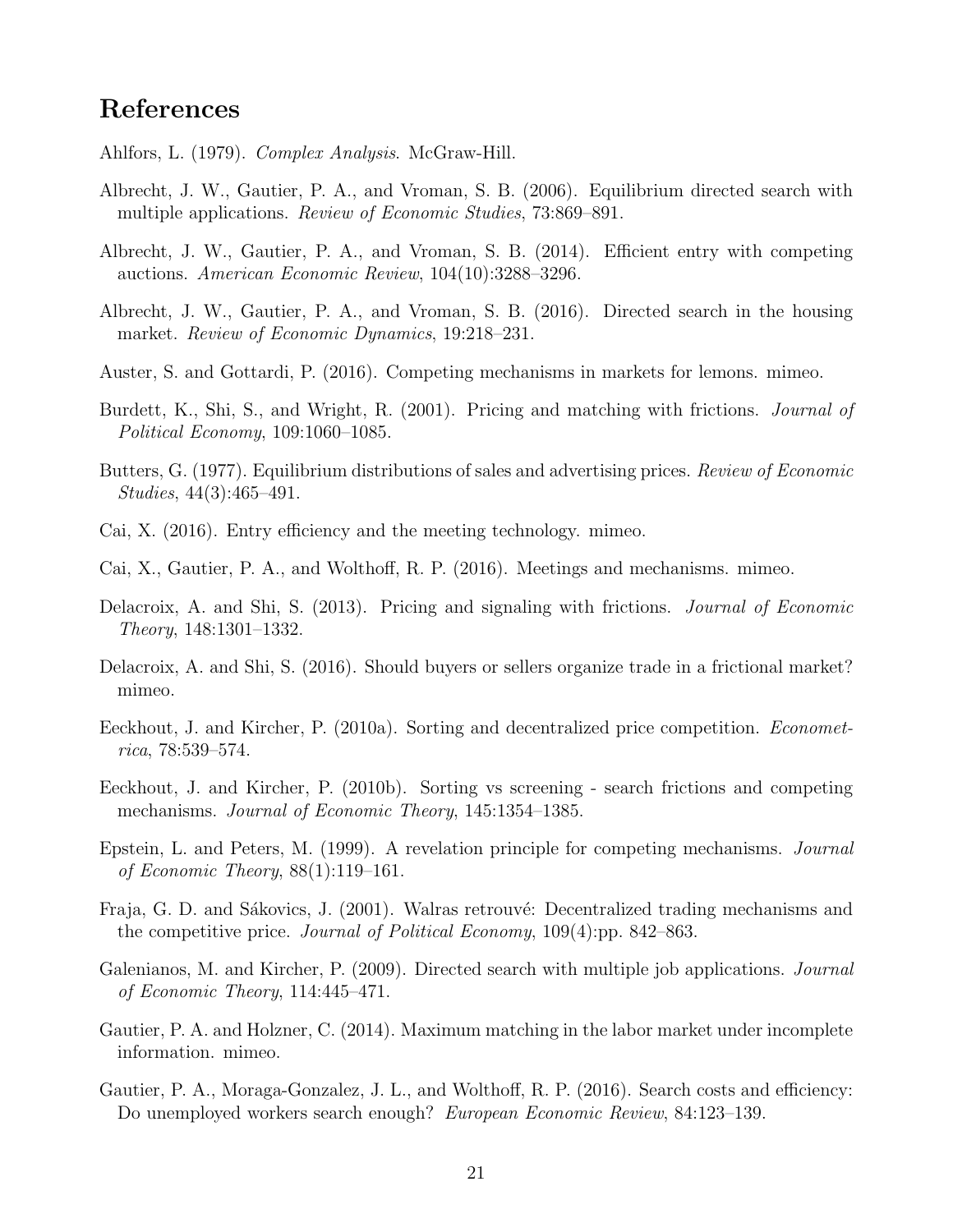- Gautier, P. A., Teulings, C. N., and Van Vuuren, A. (2010). On-the-job search, mismatch and efficiency. *The Review of Economic Studies*,  $77(1):245-272$ .
- Gautier, P. A. and Wolthoff, R. P. (2009). Simultaneous search with heterogeneous firms and ex post competition. *Labour Economics*, 16:311–319.
- Guerrieri, V., Shimer, R., and Wright, R. (2010). Adverse selection in competitive search equilibrium. *Econometrica*, 78(6):1823–1862. mimeo.
- Hall, R. (1977). *Microeconomic Foundations of Macroeconomics*, chapter An Aspect of the Economic Role of Unemployment. Macmillan, London.
- Hosios, A. J. (1990). On the efficiency of matching and related models of search and unemployment. *Review of Economic Studies*, 57:279–298.
- Kircher, P. (2009). Efficiency of simultaneous search. *Journal of Political Economy*, 117:861-913.
- Kiyotaki, N. and Wright, R. (1993). A search-theoretic approach to monetary economics. *American Economic Review*, 83(1):63–77.
- Lester, B., Visschers, L., and Wolthoff, R. (2015). Meeting technologies and optimal trading mechanisms in competitive search markets. *Journal of Economic Theory*, 155:1–15.
- Lester, B., Visschers, L., and Wolthoff, R. P. (2016). Competing with asking prices. *Theoretical Economics*, forthcoming.
- Lester, B. and Wolthoff, R. P. (2014). Interviews and the assignment of workers to jobs. mimeo.
- McAfee, R. P. (1993). Mechanism design by competing sellers. *Econometrica*, 61(6):pp. 1281– 1312.
- Menzio, G. and Shi, S. (2011). Efficient search on the job and the business cycle. *Journal of Political Economy*, 119:468–510.
- Moen, E. R. (1997). Competitive search equilibrium. *Journal of Political Economy*, 105:385–411.
- Peters, M. (1997). A competitive distribution of auctions. *The Review of Economic Studies*, 64(1):pp. 97–123.
- Peters, M. (2001). Common agency and the revelation principle. *Econometrica*, 69(5):1349– 1372.
- Peters, M. (2013). *The Handbook of Market Design*, chapter Competing Mechanisms. Oxford University Press.
- Peters, M. and Severinov, S. (1997). Competition among sellers who offer auctions instead of prices. *Journal of Economic Theory*, 75:141–179.
- Rockafellar, R. T. (1970). *Convex Analysis*. Princeton University Press.
- Shi, S. (2001). Frictional assignment I: Efficiency. *Journal of Economic Theory*, 98:232–260.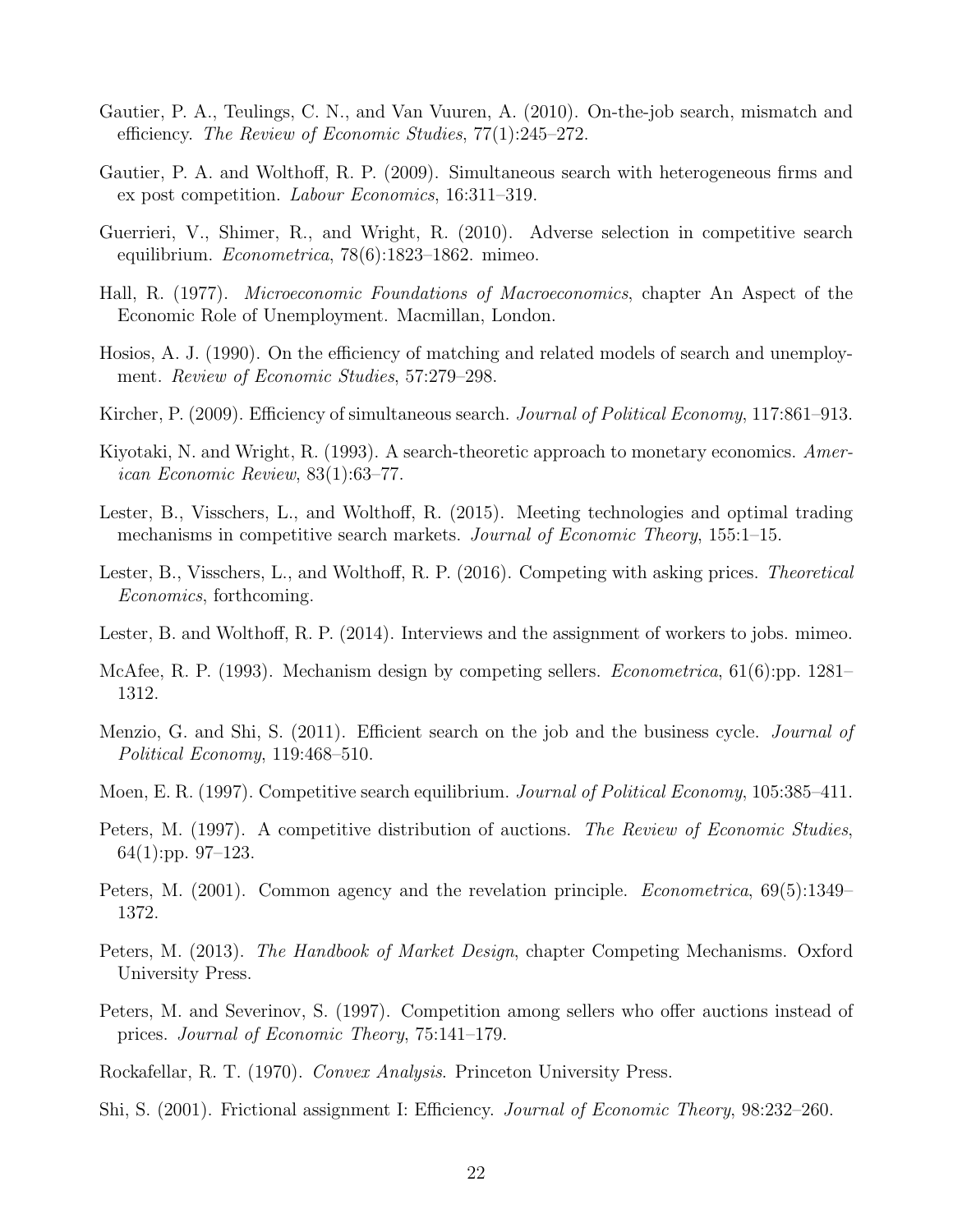- Shi, S. (2002). A directed search model of inequality with heterogeneous skills and skill-biased technology. *Review of Economic Studies*, 69(2):467–491.
- Shi, S. (2006). Wage differentials, discrimination and efficiency. *European Economic Review*, 50:849–875.
- Shimer, R. (2005). The assignment of workers to jobs in an economy with coordination frictions. *Journal of Political Economy*, 113(5):996–1025.
- Wolthoff, R. P. (2015). Applications and interviews: Firms' recruiting decisions in a frictional labor market. mimeo.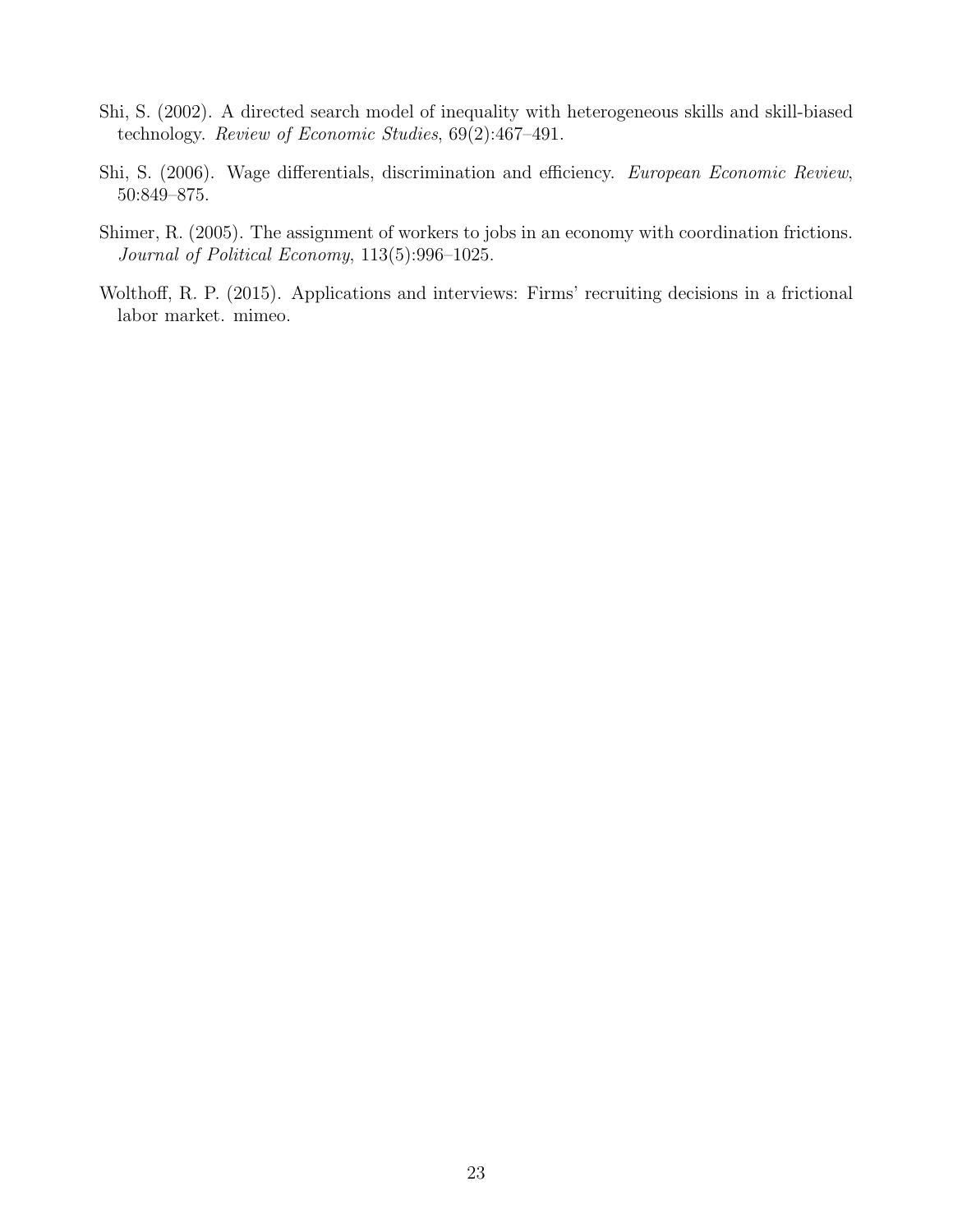# Search Frictions, Competing Mechanisms and Optimal Market Segmentation

Online Appendix

Xiaoming Cai<sup>\*</sup> Pieter Gautier<sup>†</sup> Ronald Wolthof<sup>†</sup>

May 3, 2016

## 1 Joint Concavity Using  $P_n(\lambda)$

In the main text, we define joint concavity in terms of  $\phi$ , but an equivalent condition in terms of  $P_n$ , the actual primitive of the model, can be derived.<sup>1</sup> Starting from the definition of  $\phi$ , taking partial derivatives yields

$$
\phi_{\mu\mu} = -\sum_{n=0}^{\infty} (n+2)(n+1) \frac{P_{n+2}}{\lambda^2} \left(1 - \frac{\mu}{\lambda}\right)^n,
$$
  
\n
$$
\phi_{\mu\lambda} = \sum_{n=0}^{\infty} \left[ (n+1) \frac{\lambda P'_{n+1} - P_{n+1}}{\lambda^2} + (n+2)(n+1) P_{n+2} \frac{\mu}{\lambda^3} \right] \left(1 - \frac{\mu}{\lambda}\right)^n,
$$
  
\n
$$
\phi_{\lambda\lambda} = -\sum_{n=0}^{\infty} \left[ P''_n + 2\mu(n+1) \frac{\lambda P'_{n+1} - P_{n+1}}{\lambda^3} + \frac{(n+2)(n+1) P_{n+2} \mu^2}{\lambda^4} \right] \left(1 - \frac{\mu}{\lambda}\right)^n.
$$

Using the fact that  $\sum_{n=0}^{\infty} a_n y^n \sum_{n=0}^{\infty} b_n y^n - (\sum_{n=0}^{\infty} c_n y^n)^2 = \sum_{n=0}^{\infty} \sum_{i=0}^n (a_i b_{n-i} - c_i c_{n-i}) y^n$ , the condition for joint concavity can then be written as

$$
\phi_{11}\phi_{22} - \phi_{12}^2 = \sum_{n=0}^{\infty} Z_n \left(1 - \frac{\mu}{\lambda}\right)^n \ge 0,
$$

<sup>⇤</sup>Tongji University. E-mail: xiaoming@tongji.edu.cn.

*<sup>†</sup>*Vrije Universiteit Amsterdam and Tinbergen Institute. E-mail: p.a.gautier@vu.nl.

<sup>&</sup>lt;sup>‡</sup>University of Toronto. E-mail: ronald.p.wolthoff@gmail.com.

<sup>&</sup>lt;sup>1</sup>To save on notation, we suppress the argument of  $P_n$  throughout this derivation.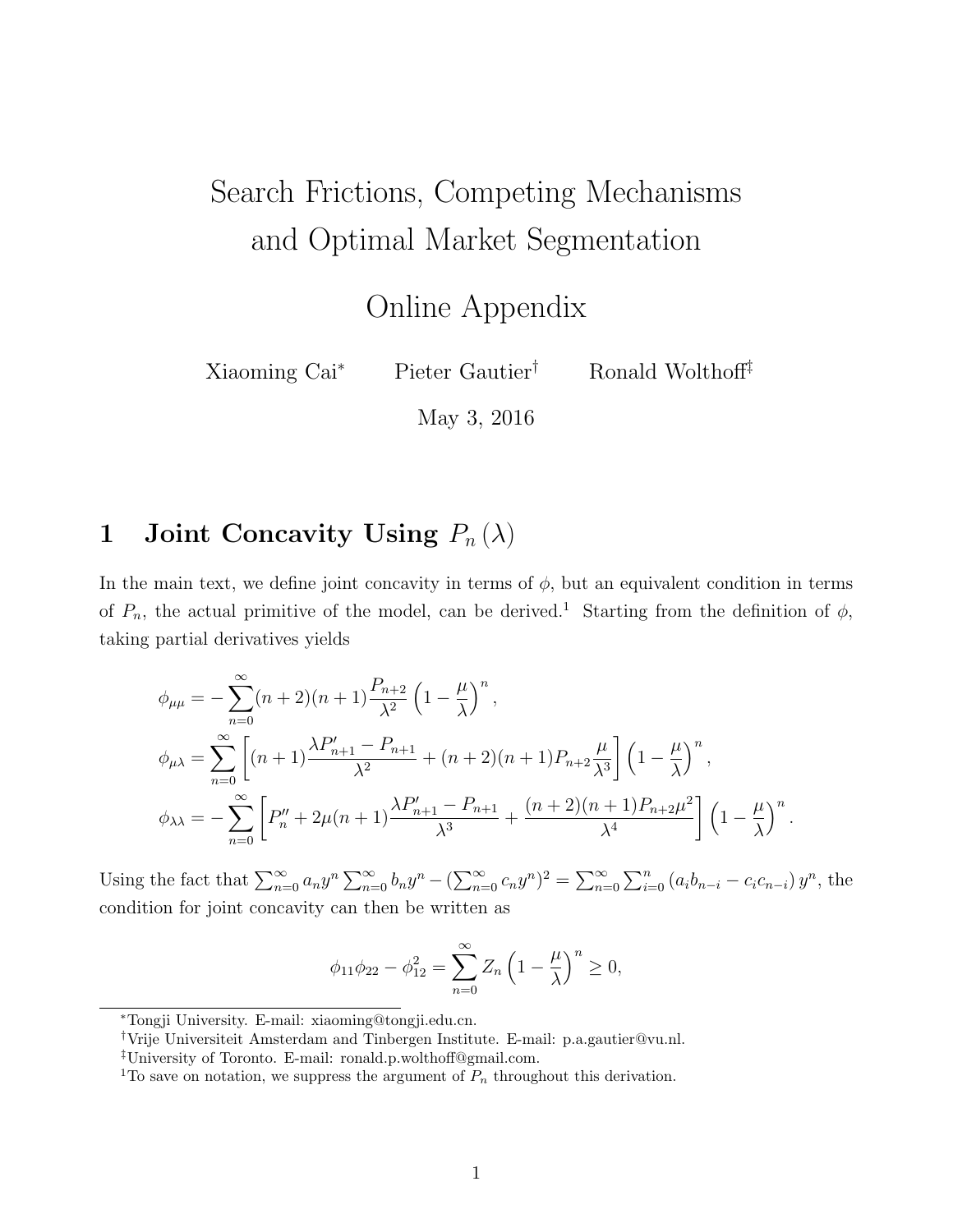where, after some simplification,  $Z_n$  equals

$$
Z_n = \sum_{i=0}^n \left[ \frac{(i+2)(i+1)P_{i+2}P''_{n-i}}{\lambda^2} - (i+1)(n-i+1)\frac{\lambda P'_{i+1} - P_{i+1}}{\lambda^2} \frac{\lambda P'_{n-i+1} - P_{n-i+1}}{\lambda^2} \right].
$$

### 2 Mechanisms and Equilibrium Conditions

Our description of the mechanism space and equilibrium conditions is similar to Eeckhout and Kircher (2010) and Auster and Gottardi (2016). See those papers for additional details.

Mechanism Space. A direct mechanism *m* is an extensive form game, which determines buyers' trading probabilities and payoffs. To be precise, for a buyer with valuation  $x$ , meeting the seller joint with  $n-1$  other buyers whose valuations are  $(x_1, \ldots, x_{n-1})$ , the mechanism specifies

- 1. a trading probability  $\theta_n(x; x_1, \ldots, x_{n-1}; m)$ , symmetric in  $x_1, \ldots, x_{n-1}$ .
- 2. a transfer  $t_n(x; x_1, \ldots, x_{n-1}; m)$ , symmetric in  $x_1, \ldots, x_{n-1}$ .

Feasibility requires that the sum of the trading probabilities across all buyers meeting a seller does not exceed 1, i.e.

$$
\sum_{i=1}^n \theta_n (x_i; x_1, \ldots, x_{i-1}, x_{i+1}, \ldots, x_n; m) \leq 1 \ \forall (x_1, \ldots, x_n) \in [0,1]^n.
$$

**Incentive Compatibility.** Given a queue  $(\lambda, G)$ , the expected probability of trade for a buyer with valuation *x* equals

$$
\theta(x; m, \lambda, G) = \sum_{n=1}^{\infty} \frac{n P_n(\lambda)}{\lambda} \int \ldots \int \theta_n(x; x_1, \ldots, x_{n-1}; m) \, dG(x_1) \ldots dG(x_{n-1}),
$$

while the expected transfer equals

$$
t(x; m, \lambda, G) = \sum_{n=1}^{\infty} \frac{n P_n(\lambda)}{\lambda} \int \ldots \int t_n(x; x_1, \ldots, x_{n-1}; m) dG(x_1) \ldots dG(x_{n-1}).
$$

Incentive compatibility then specifies that buyers maximize their payoff by by truthfully reporting their type. That is,

$$
\theta(x; m, \lambda, G) x_i - t(x; m, \lambda, G)
$$

is maximized in  $x = x_i$  for all  $x_i$ .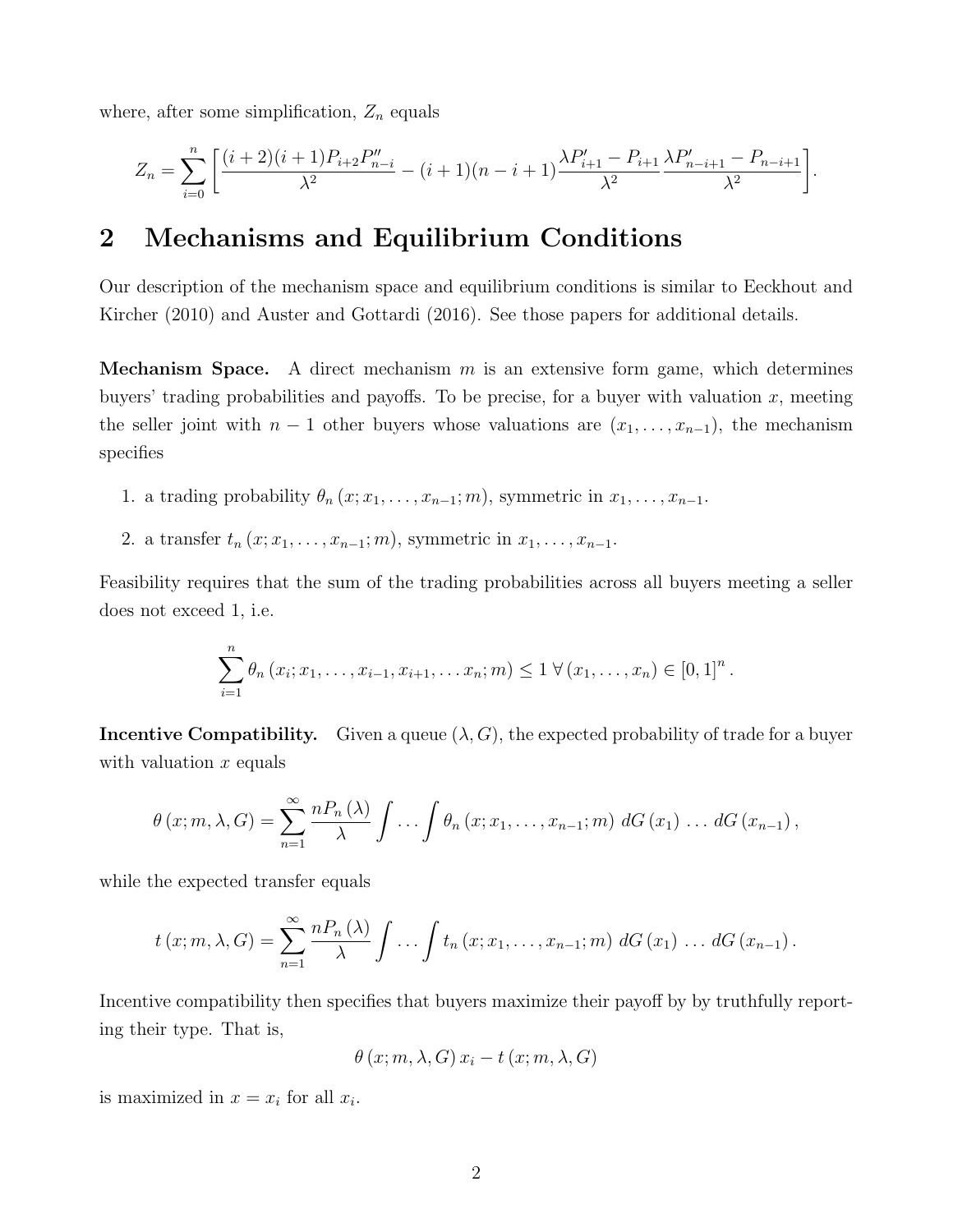**Payoffs.** If a mechanism m is incentive compatible and attracts a queue  $(\lambda, G)$ , then the expected payoff of a buyer with valuation  $x$  is

$$
U(x; m, \lambda, G) = \theta(x; m, \lambda, G) x - t(x; m, \lambda, G),
$$

while the expected payoff of the seller is

$$
R(m, \lambda, G) = \lambda \int t(x; m, \lambda, G) dG(x).
$$

**Beliefs.** Given a mechanism  $m(j)$  and a queue  $(\lambda(j), G(j, \cdot))$  for each seller  $j \in [0, 1]$ , define the market utility  $\overline{U}(x)$  as the highest payoff that a buyer with valuation *x* can obtain, i.e.

$$
\overline{U}(x) = \max_{j \in [0,1]} U(x; m(j), \lambda(j), G(j, \cdot)).
$$

A queue  $(\lambda, G)$  solves the market utility condition for a mechanism m if

$$
U(x; m, \lambda, G) \le \overline{U}(x) \text{ with equality for each } x \in \text{supp } G. \tag{1}
$$

Denote the set of queues  $(\lambda, G)$  that solve (1) for a mechanism *m* by  $Q(m)$ . A seller who posts a mechanism  $m$  then expects to obtain a payoff

$$
\max_{\lambda,G} \left\{ R(m,\lambda,G) \mid (\lambda,G) \in Q(m) \right\},\
$$

where the max operator represents sellers' optimism in case  $Q(m)$  contains more than one element. By convention, sellers expect a non-positive payoff if  $Q(m)$  is empty.<sup>2</sup>

Aggregate Consistency. Consistency requires that aggregating queues across sellers does not exceed the total measure of buyers of each type. That is,

$$
\int_0^1 \lambda(j)\nu(j,B)\,dj \le \Lambda \nu_F(B)
$$

for any Borel-measurable set *B*, where  $\nu_F$  is the measure associated with *F* and  $\nu(j, \cdot)$  is the measure associated with  $G(j, \cdot)$ .

<sup>&</sup>lt;sup>2</sup>The motivation for this assumption is the following. A seller who offers all buyer types a payoff less than their market utility, irrespective of the queue, expects to attract no buyers, which yields a zero payoff. A seller who offers certain buyer types a payoff higher than their market utility, irrespective of the queue, expects to attract an infinite queue, which yields the seller a payoff that approaches minus infinity.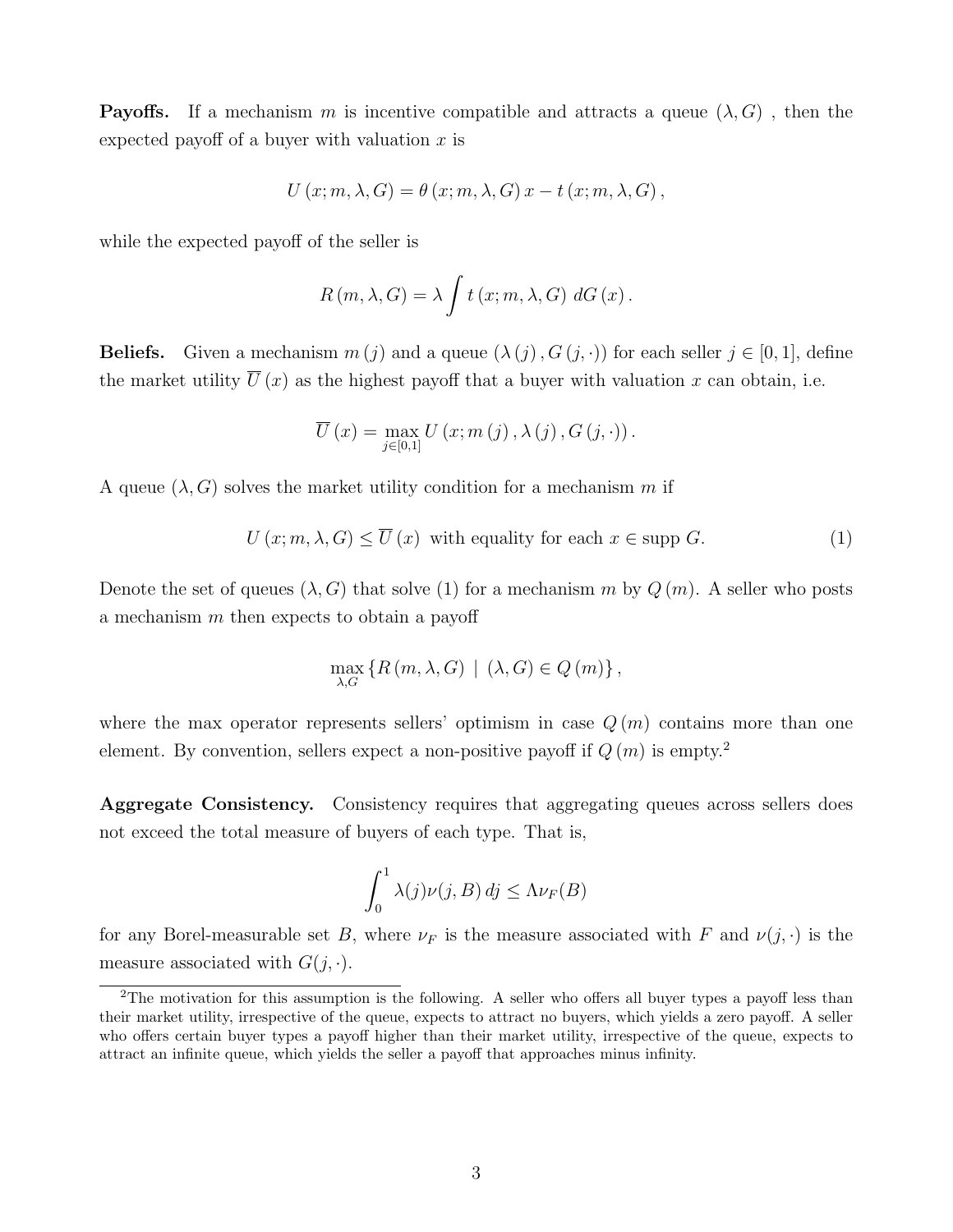### 3 Invariance, Non-Rivalry and Pooling

Invariance. Proposition 2 and 4 jointly imply that invariance is a sufficient condition for a pooling equilibrium, but not a necessary condition. The intuition for sufficiency is straightforward. Invariance implies that the presence of low-type buyers in a submarket has no effect on the meetings between high-type buyers and sellers. Surplus is therefore maximized by spreading high-type buyers evenly across all sellers, as opposed to concentrating them at a subset, to maximize the number of high-type buyers that will trade. A single market results.

To see why invariance is not necessary, consider again the pairwise urn-ball technology. As discussed in the main text,  $\phi_{\lambda} > 0$  for this technology. That is, adding low-type buyers to a submarket increases the probability that a seller will meet a high-type buyer. This feature violates invariance, but not joint concavity: the fact that the addition of low-type buyers to the submarket helps to spread the high-type buyers better across sellers strengthens the incentive to send all buyers to the same market.<sup>3</sup>

Non-Rivalry. Proposition 2 and 5 jointly imply that non-rivalry is a necessary condition for a pooling equilibrium, but not a sufficient condition. To understand why non-rivalry is necessary, consider a submarket with a single high-type buyer with valuation  $x_2 > 0$  and a number of low-type buyers with valuation  $x_1 \to 0$ , such that surplus only depends on the trading probability of the high-type buyer. Violation of non-rivalry would imply that this probability could be increased by sending either some low-type buyers (if  $\phi_{\mu\lambda}(0,\lambda) < 0$ ) or some sellers (if  $\phi_{\mu\lambda}(0,\lambda) > 0$ ) to a different submarket, contradicting the optimality of the single market associated with joint concavity.

To see why non-rivalry is not sufficient, consider again the multi-platform technology. As discussed in the main text, this technology is non-rival. However, the presence of low-type buyers in the submarket increases the chances for high-type buyers to be crowded out at one of the  $\alpha s$  sellers in the first round, concentrating them at the  $(1 - \alpha) s$  second-round sellers in higher numbers than optimal. It is therefore better to send at least some low types to a separate submarket.

### 4 Necessity and Insufficiency of  $\phi_{\lambda} \geq 0$

The fact that the pairwise urn-ball technology satisfies  $\phi_{\lambda} \geq 0$  as well as joint concavity may raise the question how these two properties are related. The following proposition establishes that  $\phi_{\lambda}(\mu, \lambda) \geq 0$  for all  $0 \leq \mu \leq \lambda < \infty$  is a necessary but not a sufficient condition for joint

<sup>&</sup>lt;sup>3</sup>This may raise the question how  $\phi_{\lambda} \geq 0$  relates to joint concavity. We prove in section 4 of this online appendix that it is a necessary but not a sufficient condition.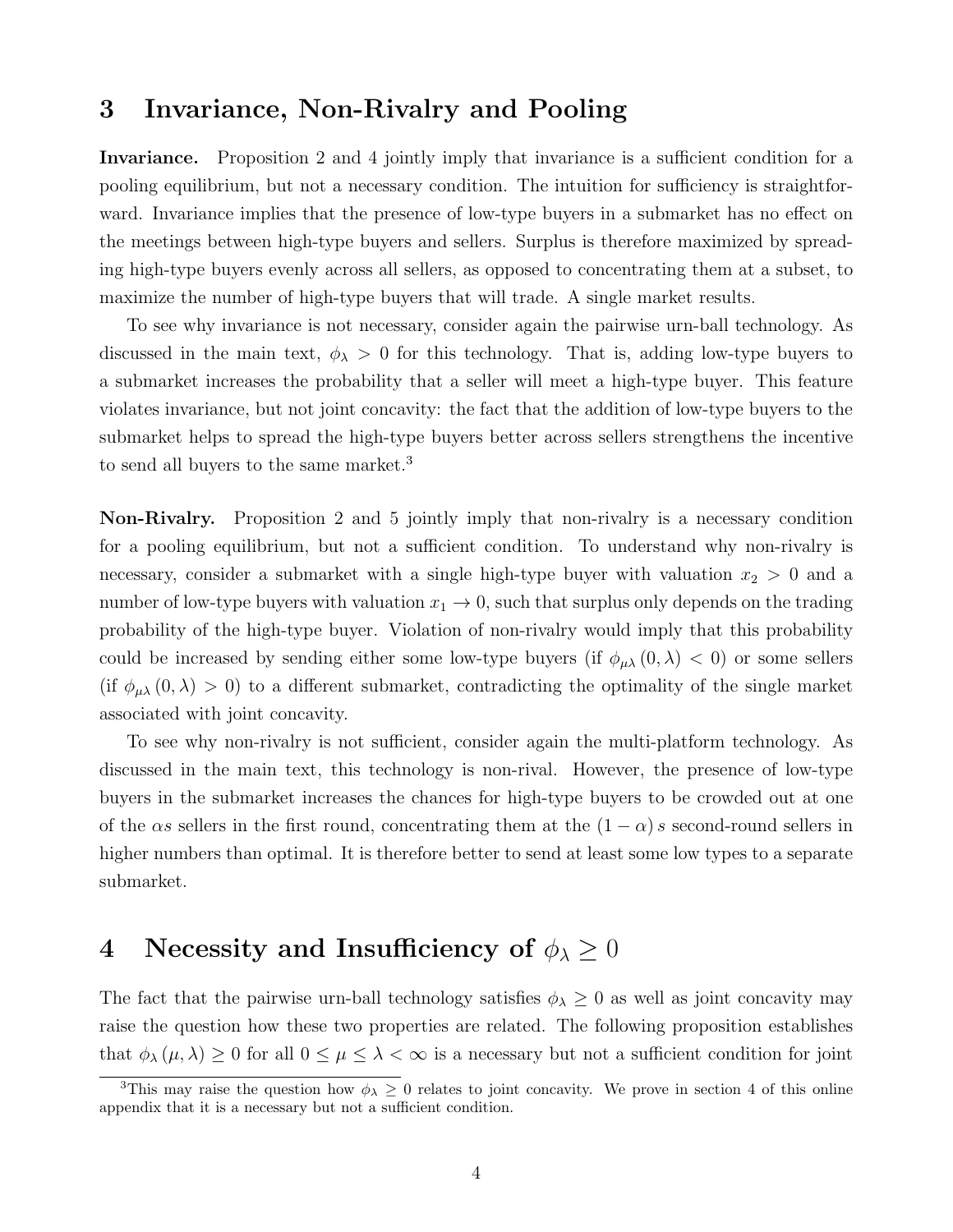concavity.

#### **Proposition 1.** *Joint concavity implies*  $\phi_{\lambda} \geq 0$ , *but*  $\phi_{\lambda} \geq 0$  *does not imply joint concavity.*

**Proof.** Part 1 (joint concavity implies  $\phi_{\lambda} \geq 0$ ): We prove this result by contradiction. Suppose that there exists a meeting technology for which  $\phi(\mu, \lambda)$  is concave in  $(\mu, \lambda)$ , but  $\phi_{\lambda}(\mu_0, \lambda_0) < 0$  in some point  $(\mu_0, \lambda_0)$ . Note that  $\phi_{\mu\mu} < 0$  for all technologies that exhibit joint concavity, hence  $\phi(\mu, \lambda)$  must also be concave in  $\lambda$  alone, i.e.  $\phi_{\lambda\lambda} \leq 0$ . In other words,  $\phi_{\lambda}(\mu, \lambda)$ is a non-increasing function of  $\lambda$ , such that  $\phi_{\lambda}(\mu_0, \lambda) \leq \phi_{\lambda}(\mu_0, \lambda_0) < 0$  for all  $\lambda > \lambda_0$ . This implies that  $\phi(\mu_0, \lambda) \leq \phi(\mu_0, \lambda_0) + \phi_\lambda(\mu_0, \lambda_0)(\lambda - \lambda_0)$  for all  $\lambda > \lambda_0$ . Let  $\lambda \to \infty$  and thus  $\phi_{\lambda}(\mu_0, \lambda_0)(\lambda - \lambda_0) \to -\infty$ , such that  $\phi(\mu_0, \lambda) \to -\infty$ . Since  $\phi$  is a probability, this leads to the required contradiction. Hence, concavity of  $\phi(\mu, \lambda)$ , i.e. joint concavity, implies  $\phi_{\lambda} \geq 0$ .

**Part 2** ( $\phi_{\lambda} \geq 0$  does not imply joint concavity): Consider the following technology.

*Minimum Demand*. This technology consists of two rounds. In the first round, the *b* buyers in the submarket are allocated to the *s* sellers according to the urn-ball technology. In the second round, each seller draws a minimum demand requirement and operates only if the number of buyers that came to him weakly exceeds this minimum.<sup>4</sup> We assume that the minimum demand requirements follow a geometric distribution, such that the minimum is weakly less than  $n \in \mathbb{N}_1$  with probability  $1 - (1 - \psi)^n$  for  $0 < \psi < 1$ . Hence,  $P_n(\lambda) = e^{-\lambda} \frac{\lambda^n}{n!} (1 - (1 - \psi)^n)$  for  $n \in \mathbb{N}_1$  and  $P_0(\lambda) = 1 - \sum_{n=1}^{\infty} P_n(\lambda) = e^{-\psi \lambda}$ .

This technology gives  $\phi(\mu, \lambda) = 1 - e^{-\mu} - e^{-\psi\lambda} + e^{-\lambda\psi - \mu(1-\psi)}$ . Hence,  $\phi_{\lambda} = \psi e^{-\psi\lambda} (1 - e^{-\mu(1-\psi)})$ , which is strictly positive. However, the determinant of the Hessian of  $\phi$ , evaluated in  $\mu = 0$ , equals  $-\psi^2(1-\psi)^2e^{-2\lambda\psi} < 0$ , which means that  $\phi$  is not concave. Hence,  $\phi_{\lambda} \geq 0$  does not imply joint concavity.  $\square$ 

 $4G$ eromichalos (2012) analyzes minimum demand requirements in a different context. Minimum class size requirements are also common in the matching between students and schools.